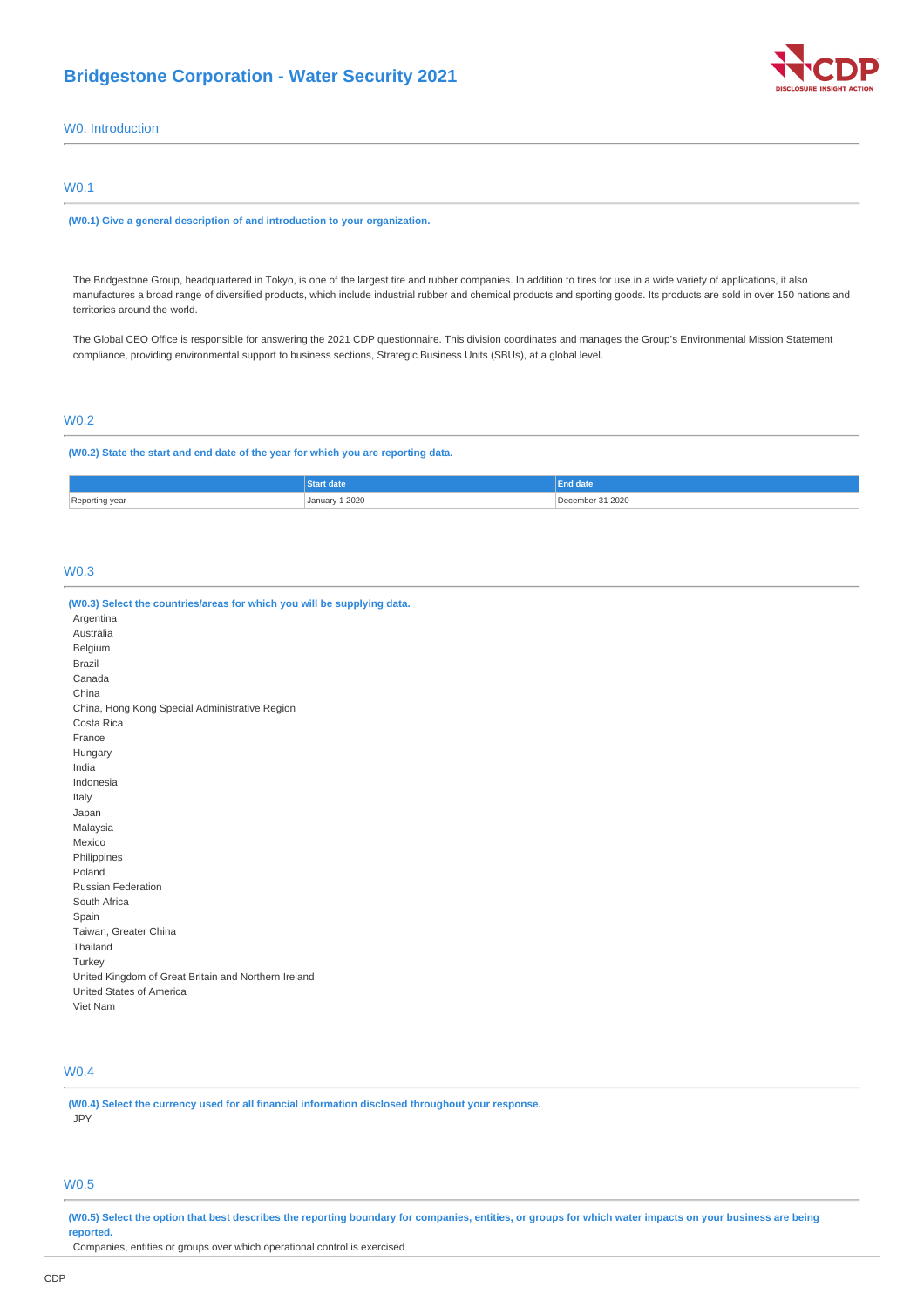# W0.6

**(W0.6) Within this boundary, are there any geographies, facilities, water aspects, or other exclusions from your disclosure?** Yes

## W0.6a

# **(W0.6a) Please report the exclusions.**

| <b>Exclusion</b>                                                | Please explain                                                                                                                             |
|-----------------------------------------------------------------|--------------------------------------------------------------------------------------------------------------------------------------------|
| Non-production sites, the production sites where the number of  | Non-production sites (e.g. offices, stores/shops, warehouses) and the production sites where the number of employees does not consistently |
| employees does not consistently exceed 50, and the production   | exceed 50, most of the water used is for hand washing, toilets, etc., which is very small compared to the amount of water used in large    |
| sites under preparation to be certified according to ISO-14001. | production sites. Therefore, the impact of the excluded sites is estimated to be very small compared to the total water used.              |

## W1. Current state

## W1.1

## **(W1.1) Rate the importance (current and future) of water quality and water quantity to the success of your business.**

|                                                                                                     | <b>Direct use</b><br>importance use<br>rating | Indirect<br> importance | <b>Please explain</b>                                                                                                                                                                                                                                                                                                                                                                                                                                                                                                                                                                                                                                                                                                                                                                                                                                                                                                                             |
|-----------------------------------------------------------------------------------------------------|-----------------------------------------------|-------------------------|---------------------------------------------------------------------------------------------------------------------------------------------------------------------------------------------------------------------------------------------------------------------------------------------------------------------------------------------------------------------------------------------------------------------------------------------------------------------------------------------------------------------------------------------------------------------------------------------------------------------------------------------------------------------------------------------------------------------------------------------------------------------------------------------------------------------------------------------------------------------------------------------------------------------------------------------------|
|                                                                                                     |                                               | rating                  |                                                                                                                                                                                                                                                                                                                                                                                                                                                                                                                                                                                                                                                                                                                                                                                                                                                                                                                                                   |
| Sufficient<br>amounts of<br>good quality<br>freshwater<br>available for<br>use                      | Important                                     | Important               | In our production process, we use water resources for cooling water and steam. Employees also need sufficient water of proper quality for drinking and washing. In<br>addition, sufficient quantity and quality of water also is indispensable throughout the value chain for the production of various raw material and components, such as<br>natural rubber, synthetic rubber, carbon black, cord, and steel belt, among others. Our suppliers use water resources for washing, cooling and steam. Therefore,<br>continuous use of sufficient amounts of freshwater of adequate quality is important for continuing operation of our business (direct operations) and our value chain<br>(indirect operations). At this time, we do not plan to make major changes in production methods for either our direct operations or indirect operations, so we do not<br>believe that there will be any major changes in our future water dependency. |
| Sufficient<br>amounts of<br>recycled,<br>brackish and/or<br>produced water<br>available for<br>luse | Important                                     | Important               | In our production process, we use recycled water as cooling water. For example, sewage-treated water is used as cooling or steam. Also in our value chain (raw material<br>production sites), recycled water is being utilized as cooling water. Therefore, continuous use of sufficient amount of recycled water is important for continuing operation<br>of our business (direct operations) and our value chain (indirect operations). At this time, we do not plan to make major changes in production methods for either our<br>direct operations or indirect operations, so we do not believe that there will be any major changes in our future water dependency.                                                                                                                                                                                                                                                                          |

# W1.2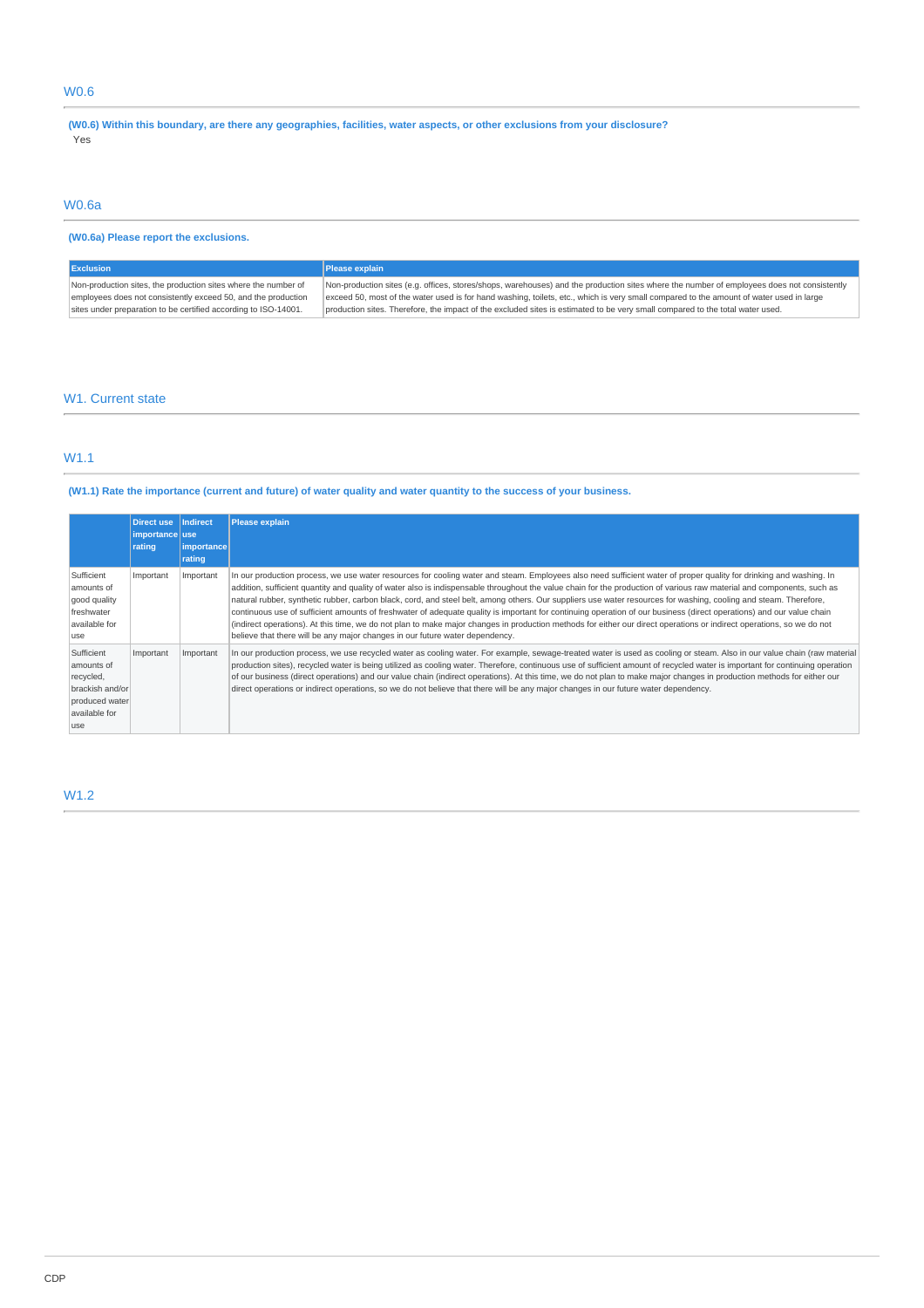# **(W1.2) Across all your operations, what proportion of the following water aspects are regularly measured and monitored?**

|                                                                                                                                                                      | % of                        | <b>Please explain</b>                                                                                                                                                                                                                                                                                                                                                                                                                                                                                                                                                                                                                                                                                                                                                         |
|----------------------------------------------------------------------------------------------------------------------------------------------------------------------|-----------------------------|-------------------------------------------------------------------------------------------------------------------------------------------------------------------------------------------------------------------------------------------------------------------------------------------------------------------------------------------------------------------------------------------------------------------------------------------------------------------------------------------------------------------------------------------------------------------------------------------------------------------------------------------------------------------------------------------------------------------------------------------------------------------------------|
|                                                                                                                                                                      | sites/facilities/operations |                                                                                                                                                                                                                                                                                                                                                                                                                                                                                                                                                                                                                                                                                                                                                                               |
| Water withdrawals - total<br>volumes                                                                                                                                 | 100%                        | We monitor water withdrawal volume by water source at all our facilities on a monthly basis. The monitoring method is based on bills for water purchased<br>from the outside, and measurement meters for water taken in-house. For our company, "facilities" refers to our production sites certified according to ISO-<br>14001 and consistently with 50 employees or more.                                                                                                                                                                                                                                                                                                                                                                                                  |
| Water withdrawals-<br>volumes by source                                                                                                                              | 100%                        | We monitor water withdrawal volume by water source at all our facilities on a monthly basis. The monitoring method is based on bills for water purchased<br>from the outside, and measurement meters for water taken in-house by water source. For our company, "facilities" refers to our production sites certified<br>according to ISO-14001 and consistently with 50 employees or more.                                                                                                                                                                                                                                                                                                                                                                                   |
| Entrained water associated <not applicable=""><br/>with your metals &amp; mining<br/>sector activities - total<br/>volumes [only metals and<br/>mining sector]</not> |                             | <not applicable=""></not>                                                                                                                                                                                                                                                                                                                                                                                                                                                                                                                                                                                                                                                                                                                                                     |
| Produced water associated <not applicable=""><br/>with your oil &amp; gas sector<br/>activities - total volumes<br/>[only oil and gas sector]</not>                  |                             | <not applicable=""></not>                                                                                                                                                                                                                                                                                                                                                                                                                                                                                                                                                                                                                                                                                                                                                     |
| Water withdrawals quality                                                                                                                                            | 100%                        | Water supplied by third parties, such as city water and industrial water, will be subjected to appropriate water quality analysis by them. For example, in<br>Japan, pH, turbidity, bacteria, heavy metals, etc. are analyzed by the methods specified by the Water Supply Act and ministerial ordinances. Nonetheless,<br>we also conduct our own analysis as necessary according to local regulations and our own standards. When we analyze it, we do it on a monthly basis or as<br>often as required by local regulations. The analysis may be performed by a specialized external organization or it may be done in-house. For our company,<br>"facilities" refers to our production sites certified according to ISO-14001 and consistently with 50 employees or more. |
| Water discharges - total<br>volumes                                                                                                                                  | 100%                        | Because our finished products (tires, etc.) contain almost no water, we discharge most of the water we withdraw. Based on the monthly water discharge<br>data of our facilities that monitor the data based on bills or in-house measurement meters, we estimate the total volume of water discharges at all our<br>facilities annually and are working to understand that impact. For our company, "facilities" refers to our production sites certified according to ISO-14001 and<br>consistently with 50 employees or more.                                                                                                                                                                                                                                               |
| Water discharges -<br>volumes by destination                                                                                                                         | 100%                        | Because our finished products (tires, etc.) contain almost no water, we discharge most of the water we withdraw. Based on the monthly water discharge<br>data of our facilities that monitor the data based on bills or in-house measurement meters, we estimate the water discharges (volumes by destination) at all<br>our facilities annually and are working to understand that impact. For our company, "facilities" refers to our production sites certified according to ISO-14001<br>and consistently with 50 employees or more.                                                                                                                                                                                                                                      |
| Water discharges -<br>volumes by treatment<br>method                                                                                                                 | 100%                        | Because our finished products (tires, etc.) contain almost no water, we discharge most of the water we withdraw. Based on the monthly water discharge<br>data of our facilities that monitor the data based on bills or in-house measurement meters, we estimate the water discharges (volumes by treatment method)<br>at all our facilities annually and are working to understand that impact. For our company, "facilities" refers to our production sites certified according to ISO-<br>14001 and consistently with 50 employees or more.                                                                                                                                                                                                                                |
| Water discharge quality -<br>by standard effluent<br>parameters                                                                                                      | 100%                        | We monitor water discharge quality based on applicable regulations (such as pH, BOD, COD, SS, harmful substances, etc.) by continuous real time<br>monitoring or in-house/third-party sampling analysis at all of our facilities (mostly on a monthly basis), based on the standards of the countries and regions<br>where the facilities are located. Our facilities have implemented water effluent standards of their own that meet or tighten applicable government standards,<br>and endeavor not to exceed government-established limits. For our company, "facilities" refers to our production sites certified according to ISO-14001 and<br>consistently with 50 employees or more.                                                                                  |
| Water discharge quality -<br>temperature                                                                                                                             | 26-50                       | We measure and manage the water discharge temperature by continuous real time monitoring or sampling analysis (mostly on a monthly basis), based on<br>the standards of the countries and regions where the facilities are located. In areas where administrative agencies judge that it is unnecessary to measure<br>water discharge temperature, some facilities do not measure it. For our company, "facilities" refers to our production sites certified according to ISO-14001<br>and consistently with 50 employees or more.                                                                                                                                                                                                                                            |
| Water consumption - total $ 100\%$<br>volume                                                                                                                         |                             | The monitoring method for water consumption is calculated by subtracting the water discharge volume from the water withdrawals volume at all our facilities<br>yearly and we are working to grasp the impact. For our company, "facilities" refers to our production sites certified according to ISO-14001 and consistently<br>with 50 employees or more.                                                                                                                                                                                                                                                                                                                                                                                                                    |
| Water recycled/reused                                                                                                                                                | 100%                        | Based on the monthly water recycled/reused data of our facilities that monitor the data measured by flow meter, we estimate the water recycled/reused<br>volumes at all our facilities and are working to understand that impact. The monitoring method for recycled/reused water is calculated by reading the value of<br>flow meters installed on equipment, and to estimate using design values for some equipment. For sites where flow rates cannot be measured, estimates are<br>made based on the data of sites where flow rate can be measured. For our company, "facilities" refers to our production sites certified according to ISO-<br>14001 and consistently with 50 employees or more.                                                                         |
| The provision of fully-<br>functioning, safely<br>managed WASH services<br>to all workers                                                                            | 100%                        | We recognize access to clean water and sanitation as human rights. We supply all employees with clean water and sanitation at all production facilities. Our<br>method for monitoring: Most sites are supplied clean water purified by public agencies or private water treatment plants. The items to be analyzed and the<br>frequency vary depending on the country rules and vary from once a day to once a month. The water supplied by the public agencies is analyzed by them,<br>and when using the groundwater pumped in-house, we or external analysis organizations analyze the quality. For our company, "facilities" refers to our<br>production sites certified according to ISO-14001 and consistently with 50 employees or more.                               |

W1.2b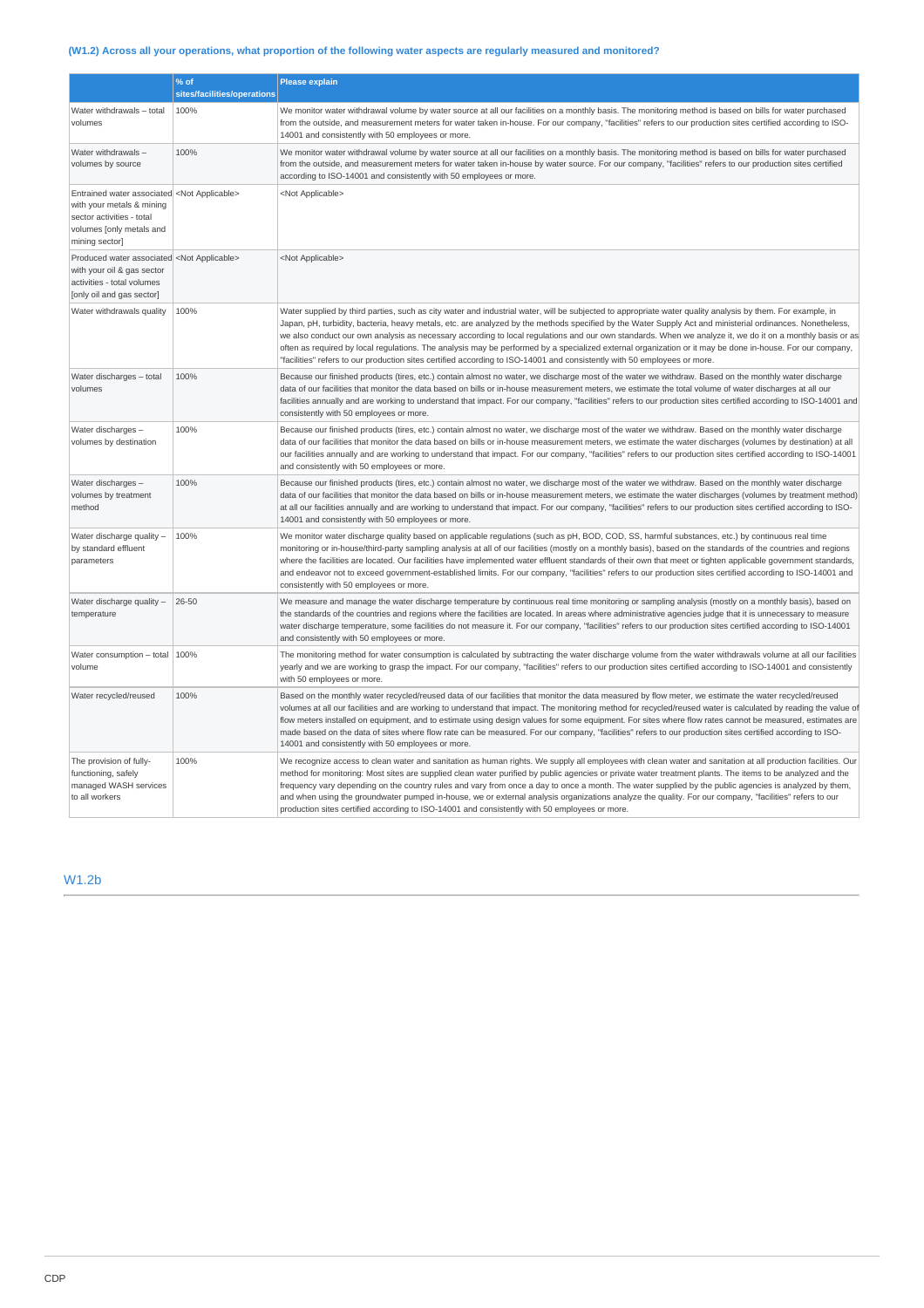## **(W1.2b) What are the total volumes of water withdrawn, discharged, and consumed across all your operations, and how do these volumes compare to the previous reporting year?**

|                      | Volume<br>(megaliters/year) with | previous<br>reporting<br>year | Comparison Please explain                                                                                                                                                                                                                                                                                                                                                                                                                                                                                                                                                                                                                                                                                                                                                                                                                                                                                                                                                                                                                                                                                                                                                                                                                  |
|----------------------|----------------------------------|-------------------------------|--------------------------------------------------------------------------------------------------------------------------------------------------------------------------------------------------------------------------------------------------------------------------------------------------------------------------------------------------------------------------------------------------------------------------------------------------------------------------------------------------------------------------------------------------------------------------------------------------------------------------------------------------------------------------------------------------------------------------------------------------------------------------------------------------------------------------------------------------------------------------------------------------------------------------------------------------------------------------------------------------------------------------------------------------------------------------------------------------------------------------------------------------------------------------------------------------------------------------------------------|
| Total<br>withdrawals | 64800.1                          | About the<br>same             | Through efforts to reduce water withdrawal and decrease in operating time due to the influence of COVID-19, total water withdrawals were reduced by 7.1% from the<br>previous year. However, there was no significant change (about the same) in water withdrawals compared to the previous year. For the next few years, we expect<br>that the amount of water withdrawal will not increase due to the decrease in production caused by COVID-19 and the decrease in the number of facilities due to<br>business restructuring. (Lower - About the same) From a long-term perspective, since it is expected that the water withdrawals will increase due to the increase in<br>production volume, we promote reduction of water withdrawals continuously. In particular, we will focus on sites located in water stress areas. Our company-specific<br>explanation for these thresholds is below. Much lower: Less than 49%, Lower: 50% - 85%, About the same: 85% - 115%, Higher: 115% - 150%, Much higher: More<br>than 150%                                                                                                                                                                                                            |
| Total<br>discharges  | 54004.5                          | About the<br>same             | Through efforts to reduce water withdrawals and decrease in operating time due to the influence of COVID-19, total withdrawals were reduced by 7.1% from the<br>previous year. Along with that, the total water discharges also reduced by 5.4%, but there was no significant change (about the same) in water discharges compared<br>to the previous year. For the next few years, we expect that the amount of water discharges will not increase due to the decrease in production caused by COVID-19<br>and the decrease in the number of facilities due to business restructuring. (Lower - About the same) From a long-term perspective, since it is expected that the water<br>discharges will increase due to the increase in production volume, we promote reduction of water withdrawals continuously. In particular, we will focus on sites<br>located in water stress areas. Our company-specific explanation for these thresholds is below. Much lower: Less than 49%, Lower: 50% - 85%, About the same:<br>85% - 115%, Higher: 115% - 150%, Much higher: More than 150%                                                                                                                                                      |
| Total<br>consumption | 10795.6                          | About the<br>same             | Total water consumption decreased by 13.6% from the previous year. However, there was no significant change (about the same) compared to the previous year.<br>One of the reasons why the rate of decrease in water consumption was greater than the rate of decrease in water withdrawal due to COVID-19, is that even when<br>production decreases, a certain amount of water may continue to flow without being consumed by evaporation or other means in order to maintain the equipment of<br>facilities. For the next few years, we expect that the amount of water consumption will not increase due to the decrease in production caused by COVID-19 and the<br>decrease in the number of facilities due to business restructuring. (Lower - About the same) From a long-term perspective, since it is expected that the water<br>consumption will increase due to the increase in production volume, we promote reduction of water consumption continuously. In particular, we will focus on sites<br>located in water stress areas. Our company-specific explanation for these thresholds is below. Much lower: Less than 49%, Lower: 50% - 85%, About the same:<br>85% - 115%, Higher: 115% - 150%, Much higher: More than 150% |

## W1.2d

# **(W1.2d) Indicate whether water is withdrawn from areas with water stress and provide the proportion.**

| Withdrawals \%<br>are from<br>areas with<br>water stress areas with reporting | withdrawn with<br><b>Ifrom</b><br>water<br><b>stress</b> | <b>previous</b><br>vear | tool                   | Comparison Identification Please explain                                                                                                                                                                                                                                                                                                                                                                                                                                                                                                                                                                                                                                                                                                                                                                                                                                                                                                                                                                                                                                                                                                                                                                                                                                                                                                                                                                               |
|-------------------------------------------------------------------------------|----------------------------------------------------------|-------------------------|------------------------|------------------------------------------------------------------------------------------------------------------------------------------------------------------------------------------------------------------------------------------------------------------------------------------------------------------------------------------------------------------------------------------------------------------------------------------------------------------------------------------------------------------------------------------------------------------------------------------------------------------------------------------------------------------------------------------------------------------------------------------------------------------------------------------------------------------------------------------------------------------------------------------------------------------------------------------------------------------------------------------------------------------------------------------------------------------------------------------------------------------------------------------------------------------------------------------------------------------------------------------------------------------------------------------------------------------------------------------------------------------------------------------------------------------------|
| Row Yes                                                                       | $1 - 10$                                                 | About the<br>same       | <b>WRI</b><br>Aqueduct | The percentage of water withdrawal at facilities located in the water stress area decreased from 4.7% in 2019 to 4.5% in 2020. For our company,<br>"facilities" refers to our production sites certified according to ISO-14001 and with 50 employees or more. In a large group such as a basin, the actual<br>situation may not match the desk analysis, so we determine the facilities located in the water stress area by the following method. 1. Extract facilities<br>located in high or extremely high water stress areas using WRI Agueduct, a recognized analysis tool used worldwide. 2. Collect local information on<br>each region (e.g. past drought information, information on future water resource security, etc.). 3. Whether the facility uses water for the production<br>process. For the next few years, we expect that the amount of water consumption will not increase due to the decrease in production caused by<br>COVID-19. (Lower - About the same) From a long-term perspective, since it is expected that the water withdrawals will increase due to the increase in<br>production volume, we promote reduction of water withdrawals continuously in water stress areas in particular. Our company-specific explanation for<br>these thresholds is below. Much lower: Less than 49%, Lower: 50% - 85%, About the same: 85% - 115%, Higher: 115% - 150%, Much higher: More<br>than 150% |

## W1.2h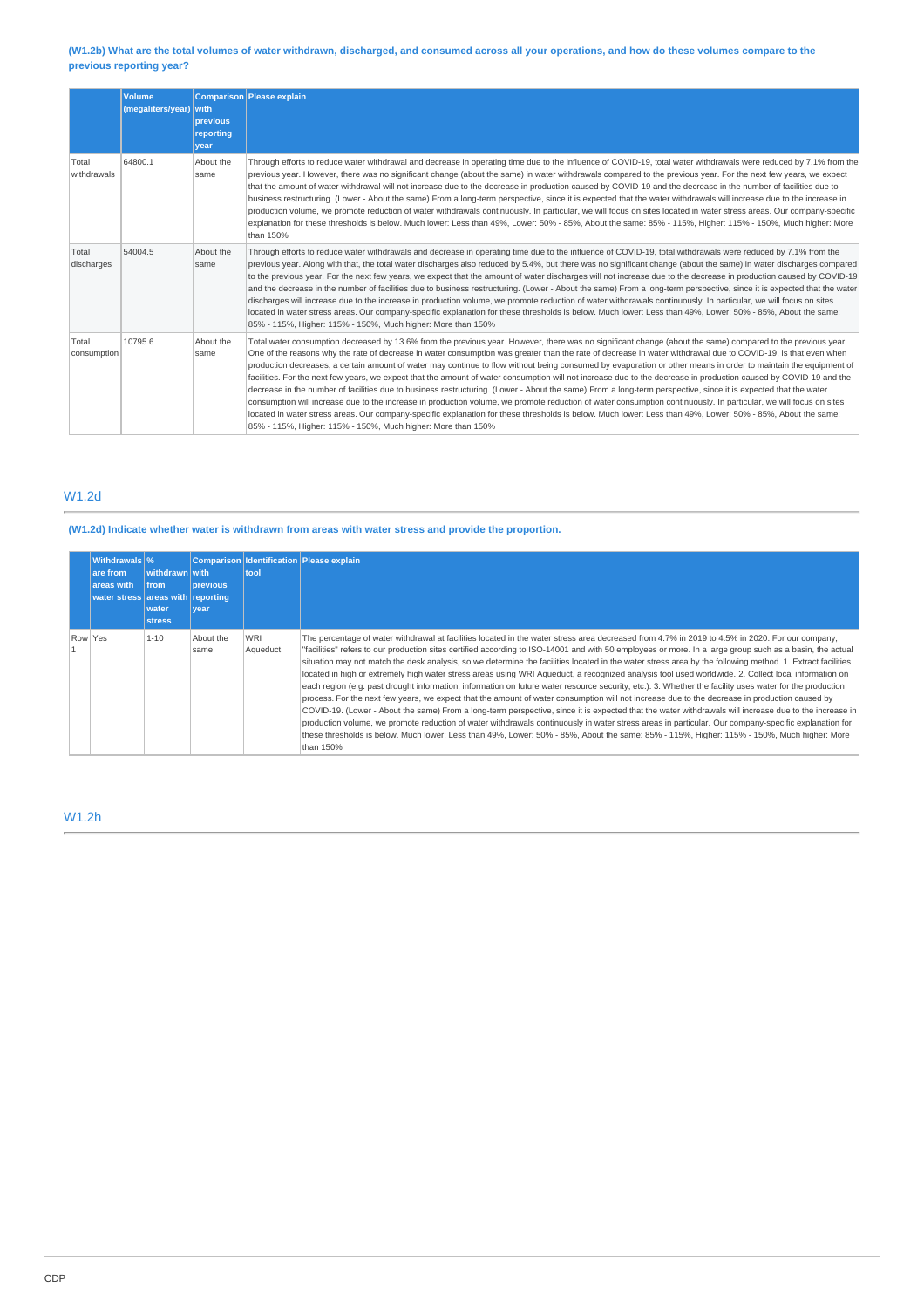|                                                                                              | <b>Relevance   Volume</b> | (megaliters/year)         | with<br>previous<br>reporting<br>year | Comparison Please explain                                                                                                                                                                                                                                                                                                                                                                                                                                                                                                                                                                                                                                                                                                                                                                                                                                                                                                                                                                                 |
|----------------------------------------------------------------------------------------------|---------------------------|---------------------------|---------------------------------------|-----------------------------------------------------------------------------------------------------------------------------------------------------------------------------------------------------------------------------------------------------------------------------------------------------------------------------------------------------------------------------------------------------------------------------------------------------------------------------------------------------------------------------------------------------------------------------------------------------------------------------------------------------------------------------------------------------------------------------------------------------------------------------------------------------------------------------------------------------------------------------------------------------------------------------------------------------------------------------------------------------------|
| Fresh surface<br>water, including<br>rainwater, water<br>from wetlands.<br>rivers, and lakes | Relevant                  | 2997.4                    | About the<br>same                     | Since we use water resources for cooling and steam in our production process, we select "Relevant". We cannot produce products such as tires<br>without fresh surface water. This volume is composed of river water and rainwater, most of which is river water. They are sourced from direct<br>measurement. Fresh surface water volume decreased by 8.4% compared with the previous year. The main reason for this decrease is the<br>decrease in production due to the impact of COVID-19. For the next few years, we expect that the amount of water withdrawal will not increase<br>due to the decrease in production caused by COVID-19 and the decrease in the number of facilities due to business restructuring. (Lower - About<br>the same) Our company-specific explanation for these thresholds is below. Much lower: Less than 49%, Lower: 50% - 85%, About the same:<br>85% - 115%, Higher: 115% - 150%, Much higher: More than 150%                                                        |
| <b>Brackish surface</b><br>water/Seawater                                                    | Relevant                  | 36270.6                   | About the<br>same                     | Since we use seawater for cooling water at one site located on seaside, we select "Relevant". We cannot produce raw materials without<br>seawater. This volume is composed of seawater and sourced from direct measurement. Brackish surface water/seawater withdrawal volume was<br>decreased by 4.2% compared with the previous year. The main reason for this decrease is the decrease in production due to the impact of<br>COVID-19. For the next few years, we expect that the amount of water withdrawal will not increase due to the decrease in production caused by<br>COVID-19. (About the same) From a long-term perspective, since it is expected that the water withdrawals will increase due to the increase in<br>production volume, we promote reduction of water withdrawals continuously. Our company-specific explanation for these thresholds is below.<br>Much lower: Less than 49%, Lower: 50% - 85%, About the same: 85% - 115%, Higher: 115% - 150%, Much higher: More than 150% |
| Groundwater-<br>renewable                                                                    | Relevant                  | 8480                      | About the<br>same                     | Since we use groundwater (renewable) for cooling and steam at the sites where groundwater can be used, we select "Relevant". We cannot<br>produce products such as tires without groundwater. This volume is sourced from direct measurement. Groundwater withdrawal volume was<br>decreased by 12.7% compared with the previous year. The main reason for this decrease is the decrease in production due to the impact of<br>COVID-19. For the next few years, we expect that the amount of water withdrawal will not increase due to the decrease in production caused by<br>COVID-19 and the decrease in the number of facilities due to business restructuring. (Lower - About the same) Our company-specific explanation<br>for these thresholds is below. Much lower: Less than 49%, Lower: 50% - 85%, About the same: 85% - 115%, Higher: 115% - 150%, Much higher:<br>More than 150%                                                                                                             |
| Groundwater-<br>non-renewable                                                                | <b>Not</b><br>relevant    | <not applicable=""></not> | $<$ Not<br>Applicable>                | Since we do not use non-renewable groundwater that cannot be naturally recharged on the human time-scale, and we use renewable<br>groundwater at shallow depths, we select "Not relevant". Since we have no plan to use non-renewable groundwater, no major change is<br>expected in the future.                                                                                                                                                                                                                                                                                                                                                                                                                                                                                                                                                                                                                                                                                                          |
| Produced/Entrained Not<br>water                                                              | relevant                  | <not applicable=""></not> | $<$ Not<br>Applicable>                | We select "Not relevant" since we don't have produced water that enters our boundaries as a result of the extraction, processing, or use of any<br>raw material. Since we have no plan to get produced/entrained water, no major change is expected in the future.                                                                                                                                                                                                                                                                                                                                                                                                                                                                                                                                                                                                                                                                                                                                        |
| Third party sources Relevant                                                                 |                           | 17052.1                   | About the<br>same                     | Since we use third party sources of water for cooling and steam in our production, we select "Relevant". We cannot produce products such as<br>tires without it. This item contains the amount of city & industrial water, steam and wastewater recycled by others. This volume is sourced from<br>direct measurement or invoice information. The volume was decreased by 9.9% compared with the previous year. The main reason for this<br>decrease is the decrease in production due to the impact of COVID-19. For the next few years, we expect that the amount of water withdrawal<br>will not increase due to the decrease in production caused by COVID-19 and the decrease in the number of facilities due to business<br>restructuring. (Lower - About the same) Our company-specific explanation for these thresholds is below. Much lower: Less than 49%, Lower:<br>50% - 85%, About the same: 85% - 115%, Higher: 115% - 150%, Much higher: More than 150%                                    |

# W1.2i

# **(W1.2i) Provide total water discharge data by destination.**

|                                              | Relevance Volume | (megaliters/year) with    | previous<br>reporting<br>vear | Comparison Please explain                                                                                                                                                                                                                                                                                                                                                                                                                                                                                                                                                                                                                                                                                                                                                                                                                                                                                                                                                                                                                         |
|----------------------------------------------|------------------|---------------------------|-------------------------------|---------------------------------------------------------------------------------------------------------------------------------------------------------------------------------------------------------------------------------------------------------------------------------------------------------------------------------------------------------------------------------------------------------------------------------------------------------------------------------------------------------------------------------------------------------------------------------------------------------------------------------------------------------------------------------------------------------------------------------------------------------------------------------------------------------------------------------------------------------------------------------------------------------------------------------------------------------------------------------------------------------------------------------------------------|
| Fresh surface<br>water                       | Relevant         | 10121.8                   | About the<br>same             | If a site is adjacent to a river, it discharges the wastewater to a river after meeting the wastewater standards. Therefore, "Fresh surface water" is<br>closely related to our business, we select "Relevant". Based on the monthly water discharge data of our facilities, we estimate the volume of water<br>discharges at all our sites and are working to understand that impact. The volume was decreased by 12.8% compared with the previous year. The<br>main reason for this decrease is the decrease in production due to the impact of COVID-19. For the next few years, we expect that the amount of<br>water discharge to "Fresh surface water" will not increase due to the decrease in production caused by COVID-19 and the decrease in the number of<br>facilities due to business restructuring. (Lower - About the same) Our company-specific explanation for these thresholds is below. Much lower: Less<br>than 49%, Lower: 50% - 85%, About the same: 85% - 115%, Higher: 115% - 150%, Much higher: More than 150%          |
| <b>Brackish</b><br>surface<br>water/seawater | Relevant         | 38334.8                   | About the<br>same             | At the facility that uses seawater for cooling, and used seawater is returned to the sea after meeting the wastewater standards. Therefore, "Brackish<br>surface water/seawater" is closely related to our business, we select "Relevant". The volume of water discharge to seawater is sourced from direct<br>measurement. The volume decreased by 4.7% compared with the previous year. The main reason for this decrease is the decrease in production due<br>to the impact of COVID-19. We have defined 85%-115% of the previous year as "About the same", so we chose "About the same". (See threshold<br>below for details) For the next few years, we expect that the amount of water discharge to "Brackish surface water/seawater" will not increase due to<br>the decrease in production caused by COVID-19. (About the same) Our company-specific explanation for these thresholds is below. Much lower:<br>Less than 49%, Lower: 50% - 85%, About the same: 85% - 115%, Higher: 115% - 150%, Much higher: More than 150%              |
| Groundwater                                  | Not<br>relevant  | <not applicable=""></not> | $<$ Not<br>Applicable>        | Since we do not send wastewater to groundwater directly, we chose "Not relevant". We will not change this direction in the future.                                                                                                                                                                                                                                                                                                                                                                                                                                                                                                                                                                                                                                                                                                                                                                                                                                                                                                                |
| Third-party<br>destinations                  | Relevant         | 5547.9                    | About the<br>same             | When a site is located in the inland, it drains the wastewater to a third-party's treatment facility. Therefore, "Third-party destinations" is closely related<br>to our business, we select "Relevant". Based on the monthly water discharge data of our facilities that monitor the data based on bills or in-house<br>measurement meters, we estimate the volume at all our sites. It was increased by 1.3% compared with the previous year. This is mainly due to the<br>production fluctuations at the facilities that discharge the water into third-party destinations, and not to any particular changes. For the next few years,<br>we expect that the amount of water discharge to "Third-party destinations" will not increase due to the decrease in the number of facilities due to<br>business restructuring. (Lower - About the same) Our company-specific explanation for these thresholds is below. Much lower: Less than 49%, Lower:<br>50% - 85%, About the same: 85% - 115%, Higher: 115% - 150%, Much higher: More than 150% |

# W1.2j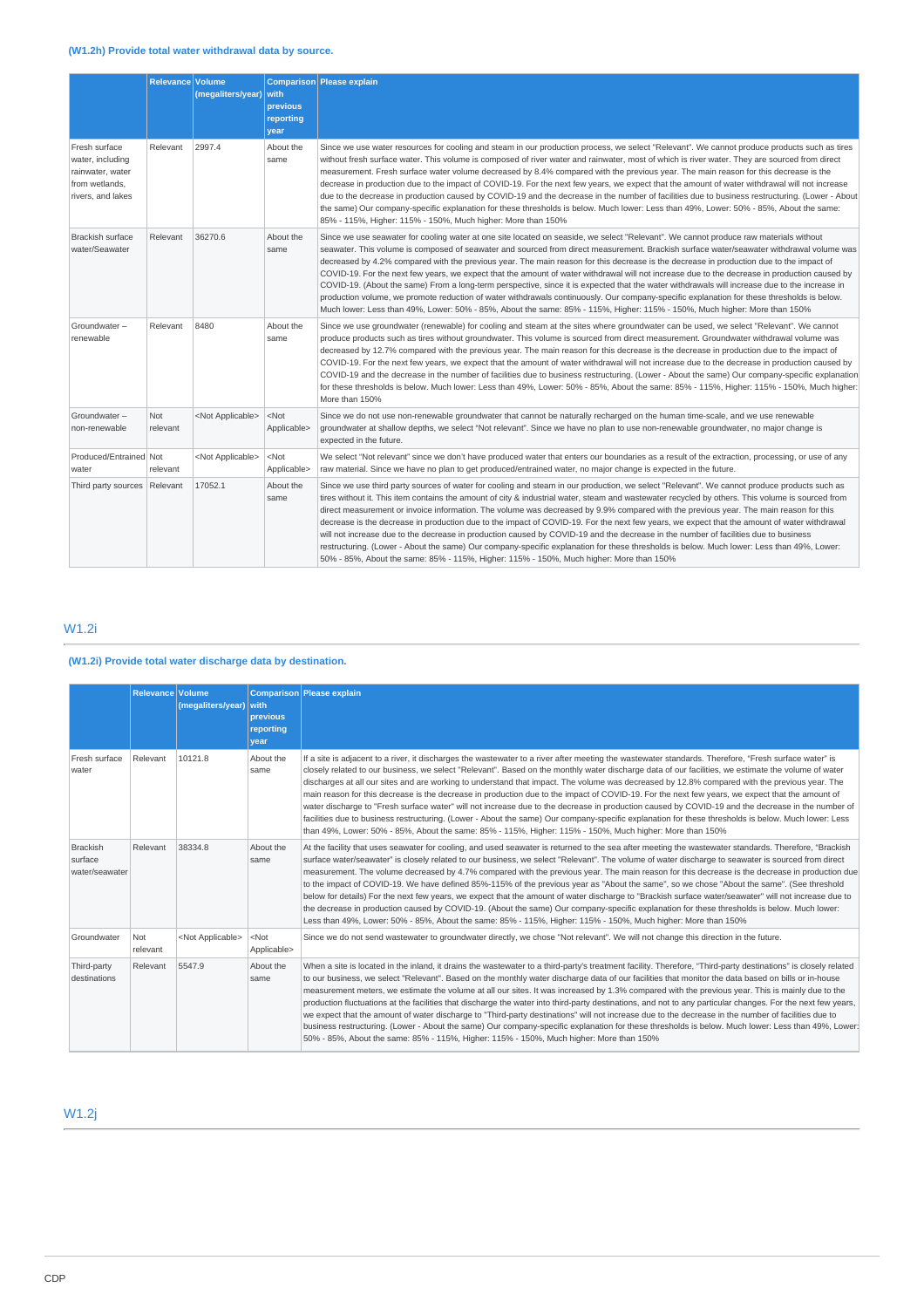#### **(W1.2j) Within your direct operations, indicate the highest level(s) to which you treat your discharge.**

|                                                                       | Relevance Volume<br>of<br>treatment<br>level to<br>discharge | (megaliters/year) of treated | Comparison % of your<br>previous<br>reporting<br>year | sites/facilities/operations<br>volume with this volume applies to | <b>Please explain</b>                                                                                                                                                                                                                                                                                                                                                                                                                                                                                                                                                                                                                                                                                                                                                                                                                                                                                                                                                                                                                                                                                                                                                                                                                                                                                                                                                |
|-----------------------------------------------------------------------|--------------------------------------------------------------|------------------------------|-------------------------------------------------------|-------------------------------------------------------------------|----------------------------------------------------------------------------------------------------------------------------------------------------------------------------------------------------------------------------------------------------------------------------------------------------------------------------------------------------------------------------------------------------------------------------------------------------------------------------------------------------------------------------------------------------------------------------------------------------------------------------------------------------------------------------------------------------------------------------------------------------------------------------------------------------------------------------------------------------------------------------------------------------------------------------------------------------------------------------------------------------------------------------------------------------------------------------------------------------------------------------------------------------------------------------------------------------------------------------------------------------------------------------------------------------------------------------------------------------------------------|
| Tertiary<br>treatment                                                 | Not<br>relevant                                              | <not applicable=""></not>    | <not<br>Applicable&gt;</not<br>                       | <not applicable=""></not>                                         | In our product manufacturing process, we do not expect substances that cannot be treated in the secondary treatment to be<br>mixed into the discharge, so we select "Not relevant".                                                                                                                                                                                                                                                                                                                                                                                                                                                                                                                                                                                                                                                                                                                                                                                                                                                                                                                                                                                                                                                                                                                                                                                  |
| Secondary<br>treatment                                                | Relevant                                                     | 3305.5                       | About the<br>same                                     | $1 - 10$                                                          | Organic wastewater is generated at facilities that clean and process natural rubber, and the wastewater is subjected to<br>secondary treatment. In addition, secondary treatment is also carried out at facilities located in areas where some strict<br>wastewater quality regulations are applied. We monitor water discharge quality based on applicable regulations (such as pH,<br>BOD, COD, SS, harmful substances, etc.) by continuous real time monitoring or in-house/third-party sampling analysis at all<br>of our facilities (mostly on a monthly basis), based on the standards of the countries and regions where the facilities are<br>located. Our facilities have implemented water effluent standards of their own that meet or tighten applicable government<br>standards, and endeavor not to exceed government-established limits. We have defined 85%-115% of the previous year as<br>"About the same", so we chose "About the same". (See threshold below for details) For the next few years, we expect that<br>the amount of "Secondary treatment" will not increase due to the decrease in production caused by COVID-19. (About the<br>same) Our company-specific explanation for these thresholds is below. Much lower: Less than 49%, Lower: 50% - 85%,<br>About the same: 85% - 115%, Higher: 115% - 150%, Much higher: More than 150% |
| Primary<br>treatment<br>only                                          | Relevant                                                     | 14249.4                      | About the<br>same                                     | 91-99                                                             | In general, water at tire facilities and diversified products facilities is mainly used for cooling and steam, so the wastewater is<br>not require secondary treatment. Therefore, the treatment is carried out in accordance with local wastewater regulations. We<br>monitor water discharge quality based on applicable regulations (such as pH, BOD, COD, SS, harmful substances, etc.) by<br>continuous real time monitoring or in-house/third-party sampling analysis at all of our facilities (mostly on a monthly basis),<br>based on the standards of the countries and regions where the facilities are located. Our facilities have implemented water<br>effluent standards of their own that meet or tighten applicable government standards, and endeavor not to exceed<br>government-established limits. We have defined 85%-115% of the previous year as "About the same", so we chose "About<br>the same". (See threshold below for details) For the next few years, we expect that the amount of "Primary treatment only"<br>will not increase due to the decrease in production caused by COVID-19. (About the same) Our company-specific<br>explanation for these thresholds is below. Much lower: Less than 49%, Lower: 50% - 85%, About the same: 85% - 115%,<br>Higher: 115% - 150%, Much higher: More than 150%                               |
| Discharge<br>to the<br>natural<br>environment<br>without<br>treatment | Relevant                                                     | 36449.6                      | About the<br>same                                     | Less than 1%                                                      | At the facility that uses seawater for cooling, and used seawater is returned to the sea after confirming it meets the<br>wastewater standards. Therefore, we select "Relevant". We have defined 85%-115% of the previous year as "About the<br>same", so we chose "About the same". (See threshold below for details) For the next few years, we expect that the amount<br>of "Discharge to the natural environment without treatment" will not increase due to the decrease in production caused by<br>COVID-19. (About the same) Our company-specific explanation for these thresholds is below. Much lower: Less than 49%,<br>Lower: 50% - 85%, About the same: 85% - 115%, Higher: 115% - 150%, Much higher: More than 150%                                                                                                                                                                                                                                                                                                                                                                                                                                                                                                                                                                                                                                     |
| Discharge<br>to a third<br>party<br>without<br>treatment              | Not<br>relevant                                              | <not applicable=""></not>    | <not<br>Applicable&gt;</not<br>                       | <not applicable=""></not>                                         | Even if the water is discharged to a wastewater treatment plant in an industrial park, it is treated to meet the water quality<br>acceptance standards of that plant before being discharged. Therefore, we do not discharge water used in the production<br>process to third parties without treatment, so we select "Not relevant".                                                                                                                                                                                                                                                                                                                                                                                                                                                                                                                                                                                                                                                                                                                                                                                                                                                                                                                                                                                                                                |
| Other                                                                 | <b>Not</b><br>relevant                                       | <not applicable=""></not>    | <not<br>Applicable&gt;</not<br>                       | <not applicable=""></not>                                         | We select "Not Relevant" because no special wastewater treatment other than the method shown in the example is used.                                                                                                                                                                                                                                                                                                                                                                                                                                                                                                                                                                                                                                                                                                                                                                                                                                                                                                                                                                                                                                                                                                                                                                                                                                                 |

## W1.4

**(W1.4) Do you engage with your value chain on water-related issues?** Yes, our suppliers

## W1.4a

**(W1.4a) What proportion of suppliers do you request to report on their water use, risks and/or management information and what proportion of your procurement spend does this represent?**

#### **Row 1**

**% of suppliers by number** 51-75

## **% of total procurement spend**

76-100

### **Rationale for this coverage**

In Feb.2018, we issued the "Global Sustainable Procurement Policy" which is applicable to all purchased materials and services, as well as all suppliers globally. The journey towards a "Sustainable society", Bridgestone's goal for 2050 and beyond as our long-term environmental vision including water viewpoint, will not be simple, nor can we achieve it alone. Each of our businesses is supported by many suppliers. Regardless of the size of the supplier or where they operate in any region, we believe that the efforts of each supplier are important. In particular, since the impact of suppliers with high procurement volume is significant and important, we require suppliers with high procurement volume (corresponding to the "76-100%" option on a procurement amount basis) to report on matters related to water management. In terms of the number of suppliers, this corresponds to the "51%-75%" option. The following incentives for suppliers to respond to assessments using EcoVadis were introduced together with the policy; 1. Receive a score card with strengths/weaknesses that they can use for the next activity, 2. Recieve an evaluation of gold, silver and bronze that can appeal to outside, 3. Use the EcoVadis assessment to respond to the same request from other customers.

#### **Impact of the engagement and measures of success**

Through a partnership started in 2018 with EcoVadis, we assessed suppliers' current sustainability practices, as well as the possible support needed to improve performance. This activity could be an opportunity for suppliers to confirm and improve their actions for preventing water-related issues further. Details of the type of information requested from suppliers are "water policy", "water management actions", and "water consumption". Based on that information, we have started to assess the sustainability practices of our suppliers and support them for improvement as needed. Details of how success is measured by the ratio of completion of audit by third-party. 60% of our Tier 1 suppliers completed the third-party assessment with EcoVadis as of Apr 2021.

**Comment**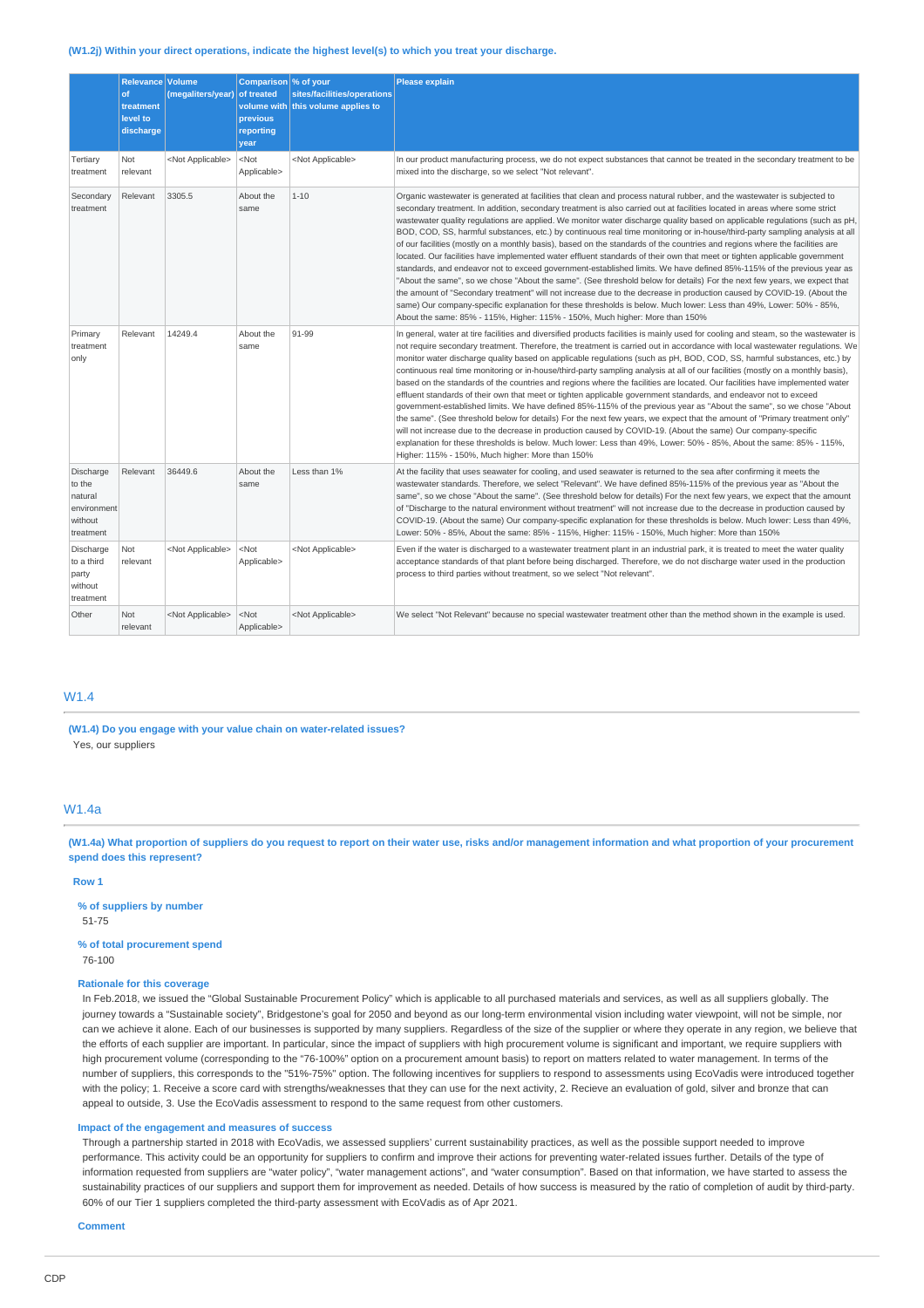#### **(W1.4b) Provide details of any other water-related supplier engagement activity.**

**Type of engagement** Innovation & collaboration

### **Details of engagement**

Educate suppliers about water stewardship and collaboration

**% of suppliers by number**

1-25

**% of total procurement spend** 1-25

## **Rationale for the coverage of your engagement**

Since our headquarters is located in Japan, we started to hold a "procurement policy briefing session" every year in Japan, focusing on global and non-global suppliers based in Japan. One of the topics of the briefing session is to tackle environmental issues including water, and we educate our suppliers on the importance of managing water usage and preventing illegal drainage. The ratios are calculated by the following formula. % of suppliers by number = Number of companies procured by Japan Tire SBU / Number of companies procured by all SBUs. % of total procurement spend = Procurement spend by Japan Tire SBU / Procurement spend by all SBUs. \* SBU; Strategic Business Unit

#### **Impact of the engagement and measures of success**

With continuous education every year, our suppliers are becoming more aware of the importance of water. As a result, in our past "Green Partner Awards", which recognizes suppliers' environmental efforts, some suppliers applied for their water saving efforts. And, we have not received any reports of serious water problems from our suppliers. The results of supplier activities lead to reduce water withdrawals and water-related issues, which in turn leads to cost savings. And, it is considered that they bring about a virtuous cycle that leads not only to our company, but also to the improvement of evaluation by a third-party organization (e.g. EcoVadis, CDP Water Security). As a measure of success, we use a response rate on our annual original self-check sheet evaluations. We aim to have all requested suppliers respond.

**Comment**

#### W2. Business impacts

## W2.1

**(W2.1) Has your organization experienced any detrimental water-related impacts?** No

## W2.2

**(W2.2) In the reporting year, was your organization subject to any fines, enforcement orders, and/or other penalties for water-related regulatory violations?** No

## W3. Procedures

## W3.3

**(W3.3) Does your organization undertake a water-related risk assessment?** Yes, water-related risks are assessed

### W3.3a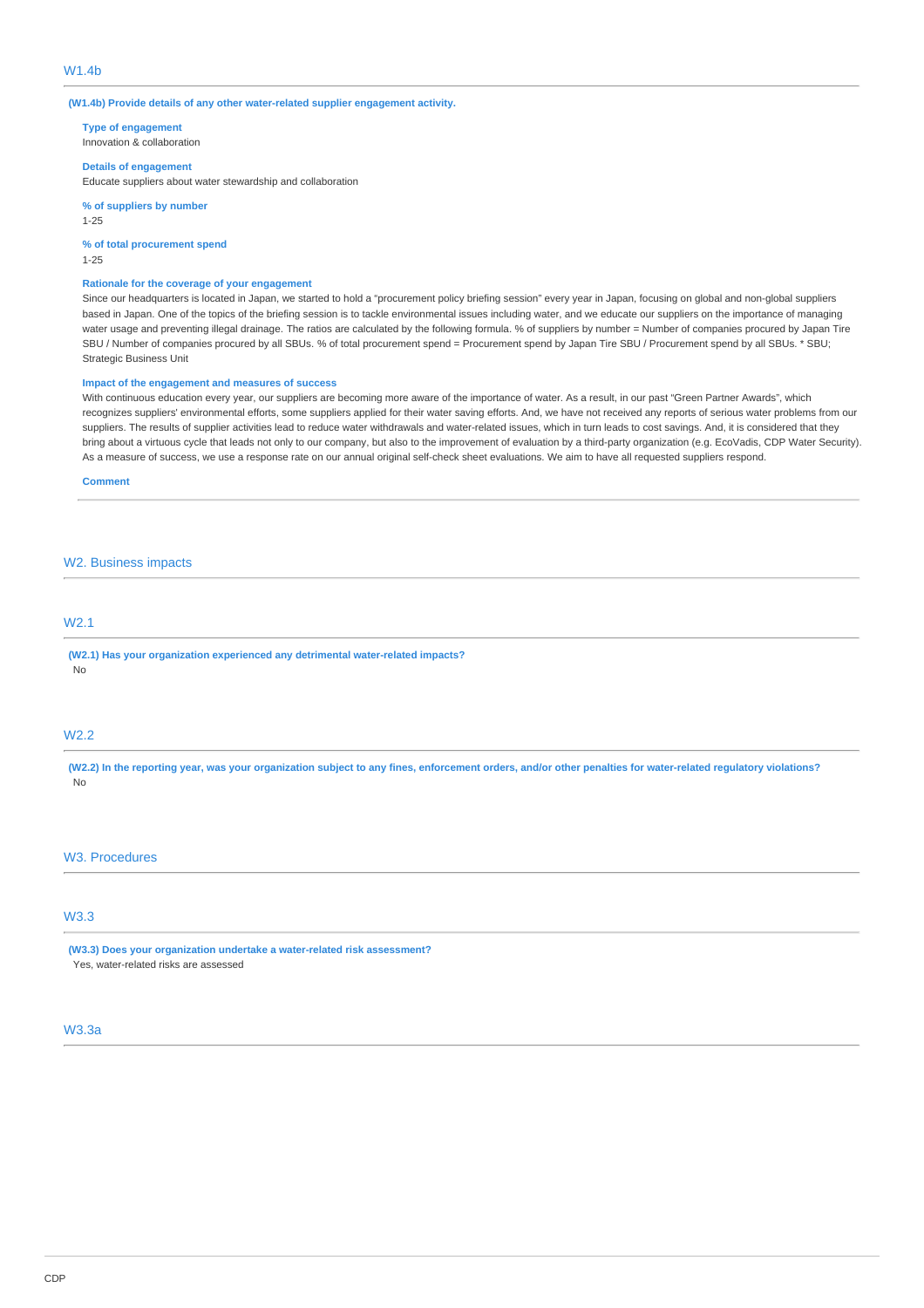#### **(W3.3a) Select the options that best describe your procedures for identifying and assessing water-related risks.**

#### **Direct operations**

**Coverage**

Full

#### **Risk assessment procedure**

Water risks are assessed as part of an enterprise risk management framework

#### **Frequency of assessment** Annually

**How far into the future are risks considered?** More than 6 years

### **Type of tools and methods used**

Tools on the market Other

#### **Tools and methods used**

WRI Aqueduct Internal company methods

#### **Comment**

We performed macro analysis with the WRI Aqueduct. It is one of the most widely utilized tools in the world to assess water risks and is considered to provide highly reliable results. In addition to the timing of tool updates and the frequency of our site closures and our operations' relocating to new sites, we perform water risk assessments at least annually. We also assess regulatory and regional-level demands on a site-by-site basis as necessary.

### **Supply chain**

**Coverage** Partial

# **Risk assessment procedure**

Water risks are assessed in an environmental risk assessment

**Frequency of assessment**

Annually

**How far into the future are risks considered?** More than 6 years

#### **Type of tools and methods used**

Tools on the market Other

**Tools and methods used**

WRI Aqueduct External consultants

#### **Comment**

Through a partnership started in 2018 with EcoVadis, a leading provider of sustainability, risk and performance ratings for global supply chains, we conducted assessments to suppliers with current sustainability practices including water, and offered support as needed to improve their performance. This activity could be an opportunity for suppliers to confirm and improve their actions for preventing water-related issues further. We also use the WRI Aqueduct to analyze suppliers' water risks from time to time as needed.

**Other stages of the value chain**

**Coverage** None

**Risk assessment procedure** <Not Applicable>

**Frequency of assessment** <Not Applicable>

**How far into the future are risks considered?** <Not Applicable>

**Type of tools and methods used** <Not Applicable>

**Tools and methods used** <Not Applicable>

**Comment**

## W3.3b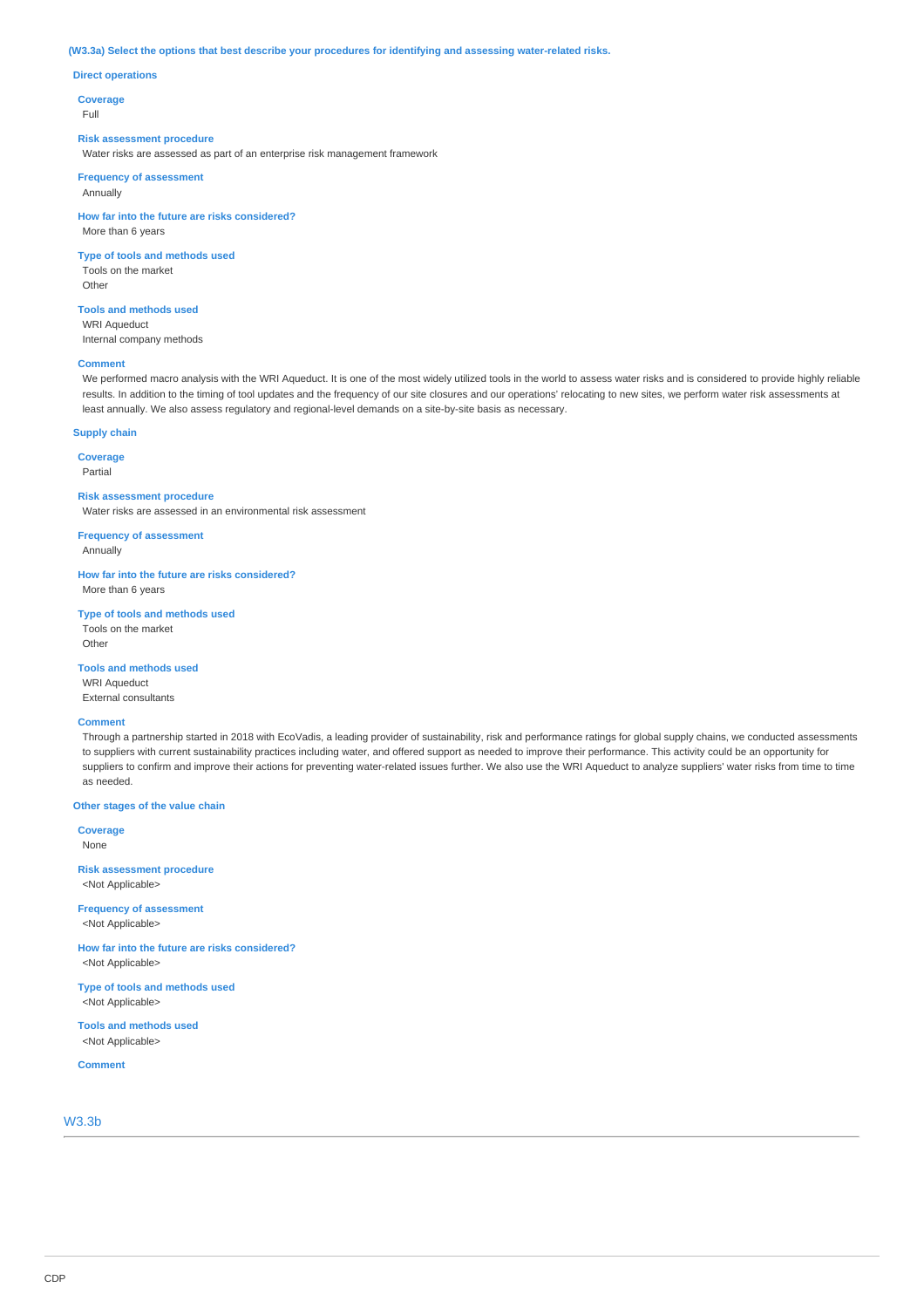# **(W3.3b) Which of the following contextual issues are considered in your organization's water-related risk assessments?**

|                                                                                                 |                                 | Relevance Please explain                                                                                                                                                                                                                                                                                                                                                                                                                                                                                                                                                                                                                                                                                                                                                                                                                                                                                                                                                                                                                                                                                                                                                                                                                                                                                                                                                                                                                                                                                                                                                                                                                                                                                                                                                                                                                                                                                                              |
|-------------------------------------------------------------------------------------------------|---------------------------------|---------------------------------------------------------------------------------------------------------------------------------------------------------------------------------------------------------------------------------------------------------------------------------------------------------------------------------------------------------------------------------------------------------------------------------------------------------------------------------------------------------------------------------------------------------------------------------------------------------------------------------------------------------------------------------------------------------------------------------------------------------------------------------------------------------------------------------------------------------------------------------------------------------------------------------------------------------------------------------------------------------------------------------------------------------------------------------------------------------------------------------------------------------------------------------------------------------------------------------------------------------------------------------------------------------------------------------------------------------------------------------------------------------------------------------------------------------------------------------------------------------------------------------------------------------------------------------------------------------------------------------------------------------------------------------------------------------------------------------------------------------------------------------------------------------------------------------------------------------------------------------------------------------------------------------------|
|                                                                                                 | &<br>inclusion                  |                                                                                                                                                                                                                                                                                                                                                                                                                                                                                                                                                                                                                                                                                                                                                                                                                                                                                                                                                                                                                                                                                                                                                                                                                                                                                                                                                                                                                                                                                                                                                                                                                                                                                                                                                                                                                                                                                                                                       |
| Water<br>availability at a<br>basin/catchment<br>level                                          | Relevant,<br>always<br>included | Water is an essential resource for our operations and used for cooling and creating steam in our manufacturing processes. Therefore, whenever we consider building a new facility,<br>we investigate the water availability at the phase of site selection. Furthermore, since water availability is not constant and changes with supply-demand conditions and climate<br>change, so we analyze it using Aqueduct once a year. As such, we consider "Water availability at a basin/catchment level" is important in our water-related risk assessment. We use<br>the WRI Aqueduct and evaluate our production sites. In addition, we communicate with local government agencies where the facilities are located as necessary to collect information<br>on water availability.                                                                                                                                                                                                                                                                                                                                                                                                                                                                                                                                                                                                                                                                                                                                                                                                                                                                                                                                                                                                                                                                                                                                                       |
| Water quality at<br>a<br>basin/catchment<br>level                                               | Relevant,<br>always<br>included | Water is an essential resource for our operations and used for cooling and creating steam in our manufacturing processes. Regarding water quality, it can affect the quality of the<br>product, especially when cooling components. Therefore, whenever we consider building a new facility, we investigate the water quality at the phase of site selection. Furthermore,<br>since water quality is not constant and may fluctuate, we analyze it using Aqueduct once a year. As such, we consider "Water quality at a basin/catchment level" is important in our<br>water-related risk assessment. We use the WRI Aqueduct and evaluate our production sites. In addition, we communicate with local government agencies where the facilities are<br>located as necessary to collect information on water quality. To prevent water pollution in the downstream area, we are reducing the risk by controlling the quality of discharges by<br>administrative regulation values or our self -standards that are stricter than that.                                                                                                                                                                                                                                                                                                                                                                                                                                                                                                                                                                                                                                                                                                                                                                                                                                                                                                  |
| Stakeholder<br>conflicts<br>concerning<br>water resources<br>at a<br>basin/catchment<br>level   | Relevant,<br>always<br>included | We recognize that freshwater is an unevenly distributed and limited resource that must be shared locally and responsibly. When water shortages occur due to abnormal weather or<br>increased demand, water conflicts may occur. Therefore, we recognize the necessity to maintain good relationships with local stakeholders (local governments, communities, NGOs,<br>etc.), and we consider "Stakeholder conflicts concerning water resources at a basin/catchment level" is important in our water-related risk assessment. To minimize the water-related<br>risk of conflict with stakeholders concerning water resources at a basin/catchment level, we are gathering information from each operating site. We strive to maintain good<br>relationships with local stakeholders through facility tour, forest conservation activities with municipalities, collaboration with river conservation groups and river clean-ups, for example<br>Regarding risk assessment, we have used the results of WRI Aqueduct's Regulatory & Reputational Risk.                                                                                                                                                                                                                                                                                                                                                                                                                                                                                                                                                                                                                                                                                                                                                                                                                                                                                |
| Implications of<br>water on your<br>key<br>commodities/raw<br>materials                         | Relevant,<br>always<br>included | We have some production facilities within our group that manufactures natural rubber, synthetic rubber, carbon black, and steel cords used as raw materials for tires in final products.<br>Water is an essential resource in their operations and used for cooling and creating steam in their manufacturing processes. Therefore, whenever we consider building a new raw<br>material facility, we investigate the water availability and quality at the phase of site selection, and analyze them using Aqueduct once a year. For suppliers other than our own group,<br>we request the following items in our "GLOBAL SUSTAINABLE PROCUREMENT POLICY" as preferred practices, "Suppliers analyze their operations, and identify risks related to<br>environmental, social, or business impacts, particularly in Water Stressed Areas".                                                                                                                                                                                                                                                                                                                                                                                                                                                                                                                                                                                                                                                                                                                                                                                                                                                                                                                                                                                                                                                                                            |
| Water-related<br>regulatory<br>frameworks                                                       | Relevant,<br>always<br>included | Because the regulation of water could affect our production including costs, we evaluate potential impacts using WRI Aqueduct's Regulatory & Reputational Risk. Regulatory and<br>reputational risks identify areas of concern regarding uncertainty in regulatory change, as well as conflicts with the public regarding water issues. In addition, each facility strives to<br>understand trends in laws and regulations through communication on a regular basis with local government agencies.                                                                                                                                                                                                                                                                                                                                                                                                                                                                                                                                                                                                                                                                                                                                                                                                                                                                                                                                                                                                                                                                                                                                                                                                                                                                                                                                                                                                                                   |
| Status of<br>ecosystems and<br>habitats                                                         | Relevant,<br>always<br>included | Regarding the estimation of the impact on ecosystems and habitats at local level, necessary measures are considered and carried out in accordance with the standards of each<br>region. Especially, the production of natural rubber, our main raw material, consists of symbiosis with ecosystems and habitats, so they are closely linked to our business. Specifically,<br>in some regions where biodiversity is expected to fall, we are providing the local community with rubber tree seedlings and instruction in their cultivation to increase income per unit<br>area for the farmers and help control expansion of agricultural lands. In other locations around the world, we carry out biodiversity conservation activities in cooperation with<br>neighboring communities and NGOs, and evaluate the results through monitoring activities such as field surveys and our own evaluation program/tool described later. For example,<br>Bridgestone Americas, Inc. acquired "Wildlife Habitat Conservation and Environmental Education Certification" from the Wildlife Habitat Council (WHC) for its 10 Wildlife Habitat Sites.<br>Obtaining such third-party certification is also used as one of the assessment tools. In order to evaluate and honor such efforts, we operates "The Bridgestone In Harmony with Nature<br>– Promoting Biodiversity Program" since 2019. This program provides an original tool for scoring the activities of each site, using direct and indirect effects as indicators. (e.g.<br>identification and conservation of iconic native species, % of on-site/off-site area managed as habitat compared to on-site area, Number of hosted/co-hosted events focused on<br>environmental conservation / education, etc.) The new information and expertise gained through these activities are being applied to future activities and to activities at sites within the<br>Bridgestone Group. |
| Access to fully-<br>functioning,<br>safely managed<br><b>WASH</b> services<br>for all employees | Relevant,<br>always<br>included | A working place where all employees can use safe and secure water is an important basis for them to work with peace of mind. Therefore, we recognize that "Access to fully-<br>functioning, safely managed WASH services" is closely related to our business. Using internal company methods, we conduct surveys and studies on the access to WASH services<br>for employees at all production sites at the time new sites are placed into operation. We regularly conduct water quality inspection as necessary according to regional standards.                                                                                                                                                                                                                                                                                                                                                                                                                                                                                                                                                                                                                                                                                                                                                                                                                                                                                                                                                                                                                                                                                                                                                                                                                                                                                                                                                                                     |
| Other contextual<br>issues, please<br>specify                                                   | Not<br>considered               |                                                                                                                                                                                                                                                                                                                                                                                                                                                                                                                                                                                                                                                                                                                                                                                                                                                                                                                                                                                                                                                                                                                                                                                                                                                                                                                                                                                                                                                                                                                                                                                                                                                                                                                                                                                                                                                                                                                                       |

W3.3c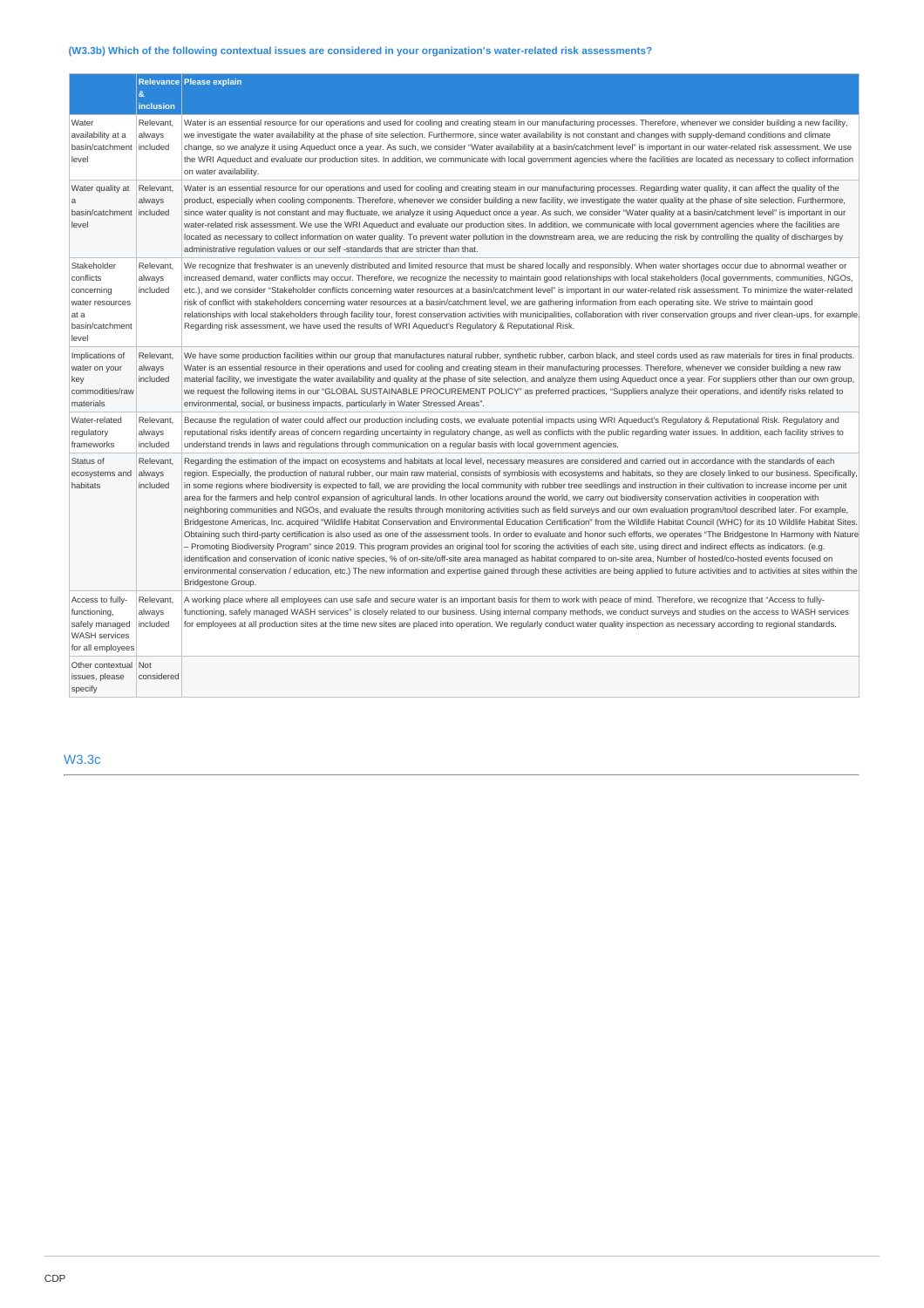# **(W3.3c) Which of the following stakeholders are considered in your organization's water-related risk assessments?**

|                                                                | &                                            | Relevance Please explain                                                                                                                                                                                                                                                                                                                                                                                                                                                                                                                                                                                                                                                                                                                                                                                                                                                                                                                                                                                                                 |
|----------------------------------------------------------------|----------------------------------------------|------------------------------------------------------------------------------------------------------------------------------------------------------------------------------------------------------------------------------------------------------------------------------------------------------------------------------------------------------------------------------------------------------------------------------------------------------------------------------------------------------------------------------------------------------------------------------------------------------------------------------------------------------------------------------------------------------------------------------------------------------------------------------------------------------------------------------------------------------------------------------------------------------------------------------------------------------------------------------------------------------------------------------------------|
| Customers                                                      | inclusion<br>Relevant,<br>always<br>included | Our final products, tires and diversified products (anti-vibration rubber, sporting goods, bicycles, etc.) do not contain water and they do not need water when used by customers (auto<br>manufacturers other companies and individuals). However, auto manufacturers are increasingly interested in water initiatives throughout their supply chains, as can be seen from the<br>increasing number of companies that use the CDP Water Security to collect information on water. This is why we include "Customers" in our water-related risk assessments. We<br>engage with customers by communicating with them (Face-to-face meetings, surveys, specification requirements, etc.) to exchange views on various environmental themes/risks,<br>including water, and to understand their demands. We then consider and implement solutions to meet their expectations. Finally, we regard the response to CDP Water Security as<br>one of the important information disclosure methods to customers.                                  |
| Employees                                                      | Relevant,<br>always<br>included              | We recognize that the risk that low water quality can affect the livelihoods and health of our employees and that limits on tap water withdrawal due to water shortages affects<br>employees' health, safety, and productivity. This is why we include "Employees" in our water-related risk assessments, and we strive to measure that risk on a site-by-site basis. We<br>engage our employees by providing them with information on water risks and encourage them to take care of water. For example, in Japan, we continually raise our employees'<br>awareness about environmental information, including water conservation, through our intranet.                                                                                                                                                                                                                                                                                                                                                                                |
| Investors                                                      | Relevant,<br>always<br>included              | As investors' requests include advanced level efforts, it is valuable hint for our activities. This is why we include "Investors" in our water-related risk assessments. We engage with<br>investors every year by communicating with them to exchange views on various environmental themes/risks, including water, and to understand their demands. We then consider and<br>implement solutions to meet their expectations. Finally, we regard the response to CDP Water Security as one of the important information disclosure methods to investors.                                                                                                                                                                                                                                                                                                                                                                                                                                                                                 |
| Local<br>communities                                           | Relevant,<br>always<br>included              | We recognize that the risk that low-quality discharges can affect the livelihoods, health and business activities in the downstream area. This is why we include "Local communities" in<br>our water-related risk assessments. We engage with local communities through regular community meetings held at each site as needed to exchange ideas on a variety of<br>environmental topics, including water. When water impacts occur, we strive to avoid impacts to local communities by gathering local data for each site and explore countermeasures.                                                                                                                                                                                                                                                                                                                                                                                                                                                                                  |
| <b>NGOs</b>                                                    | Relevant,<br>always<br>included              | NGOs are valuable stakeholders who can advise us about our activities regarding water, based on their specialized knowledge. This is why we include "NGOs" in our water-related risk<br>assessments. We engage with NGOs by collecting information from them constantly and sometimes consulting with them, and reflect their feedback in our environmental action<br>programs. Each facility is encouraged to engage independently in collaboration with NGOs. For example, we had NGOs teach at our nature observation events, we provided NGOs<br>with access to ponds on site property for the purpose of breeding research of an endangered species.                                                                                                                                                                                                                                                                                                                                                                                |
| Other water<br>users at a<br>basin/catchment included<br>level | Relevant,<br>always                          | Depending on the discharges from sites, there may be some risks of affecting in the downstream ecosystems and fisheries. This is why we include "Other water users at a<br>basin/catchment level" in our water-related risk assessments. Where there are fishing areas in the drainage area of the site or downstream of the site, sometimes we engage with<br>"Other water users at a basin/catchment level" by setting up a communication meeting for exchanging information. In some areas, we have entered into agreements with local groups<br>regarding the water quality (e.g. temperature of the discharges, amount of floating matter). Therefore, as part of our sustainability focus, we collect and evaluate information on<br>fisheries and other water uses in our neighborhoods and downstream areas as needed.                                                                                                                                                                                                           |
| Regulators                                                     | Relevant,<br>always<br>included              | There are some risks that production may be required to cease in the event if we are unable to respond to the strengthening of water regulations (e.g. Tightening of wastewater<br>quality). This is why we include "Regulators" in our water-related risk assessments. We engage with the regulators on a site-by-site and region-by-region basis to gather information<br>continually and explore measures that will ensure operations at our sites are not impacted. Regarding global trends of water regulations, the corporate headquarters provides updates,<br>which are used to anticipate risks on a regional level. One of the ways to engage with stakeholders is through dialogues with industry-wide organizations, which we have joined, such<br>as the WBCSD's Tire Industry Project, the chemical industry association and the rubber industry association.                                                                                                                                                              |
| River basin<br>management<br>authorities                       | Relevant,<br>always<br>included              | There are some risks that production may be required to cease in the event if we are unable to respond to the strengthening of water regulations (e.g. Restrictions on water withdrawal<br>volume). This is why we include "River basin management authorities" in our water-related risk assessments. We engage with the river basin management authorities on a site-by-site<br>and region-by-region basis to gather information periodically as needed and explore measures that will mitigate impact to operations.                                                                                                                                                                                                                                                                                                                                                                                                                                                                                                                  |
| Statutory<br>special interest<br>groups at a<br>local level    | Relevant,<br>sometimes<br>included           | There are some risks that production may be required to cease if we are unable to address water-related issues pointed out by statutory special interest groups at a local level. This is<br>why we include "Statutory special interest groups at a local level" in our water-related risk assessments. As of today, there is no important issue to be tackled in cooperation with<br>statutory special interest groups at local level. When local issues arise, the potentially impacted site engage by communicating with local groups to gather information, implement and<br>evaluate measures in close liaison with corporate headquarters.                                                                                                                                                                                                                                                                                                                                                                                         |
| Suppliers                                                      | Relevant,<br>always<br>included              | Our main products, tires, are made from various raw materials such as natural rubber, synthetic rubber, carbon black, and steel cords. The production of these raw materials is<br>dependent on stable operation of suppliers all over the world, and if floods and droughts affect the production and logistics of our suppliers, our production will be affected. This is why<br>we include "Suppliers" in our water-related risk assessments. We communicate and engage with our suppliers on water-related risks through provision of our policy, audits, and<br>dialoque. In February 2018, we issued a Global Sustainable Procurement Policy that applies to all purchased materials and services, and to all suppliers worldwide. In it, the item<br>"Water management" has been mentioned, and our suppliers are required to comply with laws and requlations, to have full knowledge to identify associated potential water risks or<br>opportunities, and to manage their water usage and prevent unlawful effluent discharge. |
| Water utilities at<br>a local level                            | Relevant,<br>always<br>included              | There are some risks of impact to production if there is a lack of sufficient water quality or sufficient amount of water not being supplied from water utilities at a local level. This is why<br>we include "Water utilities at a local level" in our water-related risk assessments. Since water is important to our operations, from early stage of site establishment, we are conducting<br>risk assessments to determine whether stable water quality and quantity are available for long term and whether sustainable measures can be implemented. Based on the results of<br>the risk assessments, we continue to engage with "Water utilities at a local level" to ensure sufficient water quality and quantity.                                                                                                                                                                                                                                                                                                                |
| Other<br>stakeholder,<br>please specify                        | Not<br>considered                            |                                                                                                                                                                                                                                                                                                                                                                                                                                                                                                                                                                                                                                                                                                                                                                                                                                                                                                                                                                                                                                          |

# W3.3d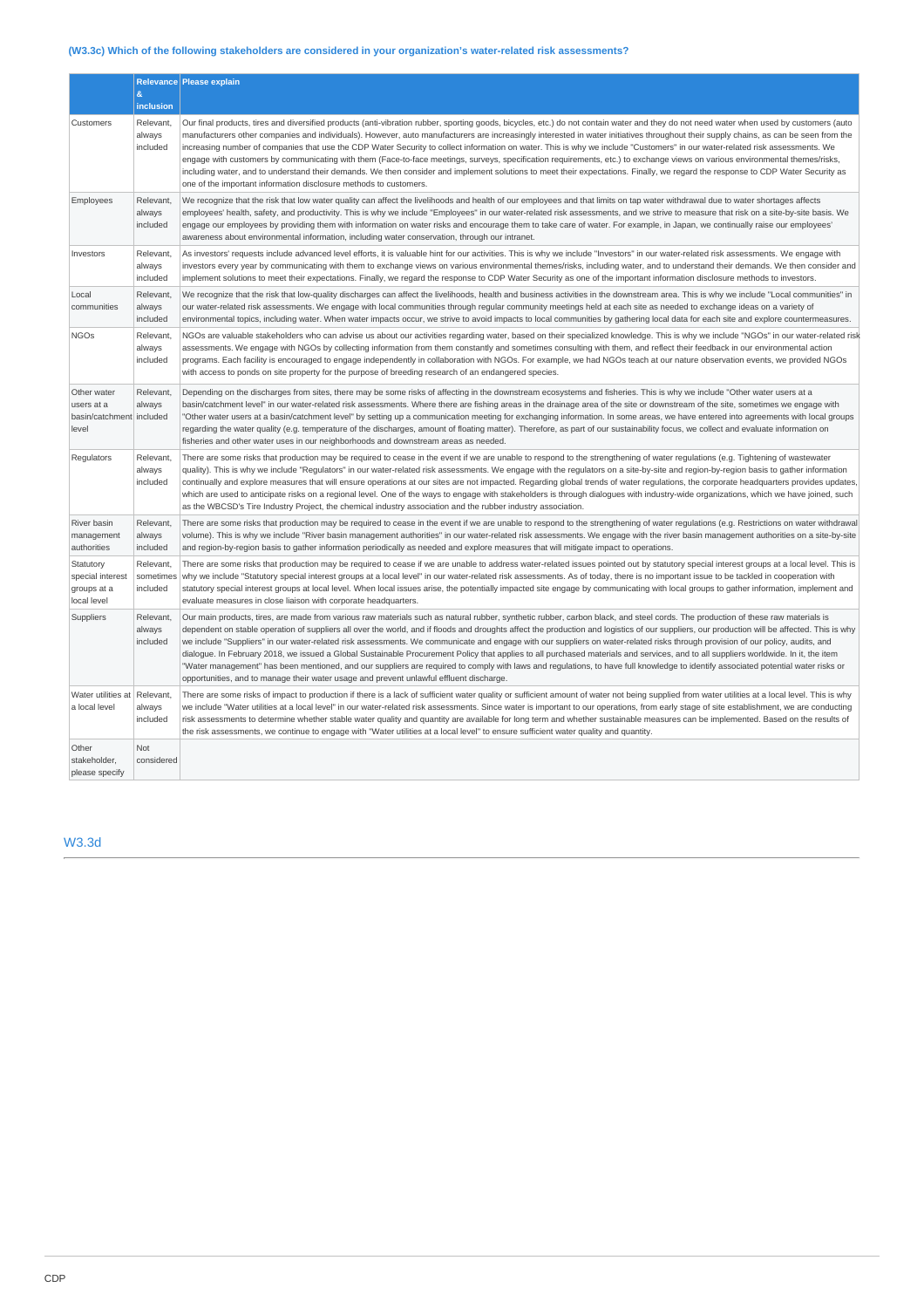**(W3.3d) Describe your organization's process for identifying, assessing, and responding to water-related risks within your direct operations and other stages of your value chain.**

#### **< Direct operations >**

We perform macro analyses with the WRI Aqueduct. It is one of the most widely utilized tools in the world to assess water risks and is considered to provide highly reliable results. We have analyzed the change of water stress (2020, 2030, and 2040) in each of the three climate-related scenarios. We conduct water risk assessments at least once a year, and also when the tool updated and when new facilities are considered for installation.

We are targeting all Bridgestone Group production sites. In addition, since we own sites that produce our raw materials (natural and synthetic rubber, carbon black, steel code, etc.), we are also analyzing some of the raw material procurement stage of the value chain. Since water usage at non-manufacturing sites such as offices and dealers is very small, they are not covered.

The severity of risk is decided based on the five-rank risk level derived by WRI Aqueduct. As we deal with risks, conditions vary from region to region. So, we collect the following information under the cooperation of municipalities that are closely communicating on a regular basis. We collect information such as regulations, opinions of stakeholders (local governments and communities, NGOs, etc.), water resource information (Usage situation, water volume, price in the area such as city water, groundwater, river water, etc.), and possibility of impact on ecosystem.

Based on those information, each SBU (Strategic Business Unit) decides how to manage water-related risks (mitigate, transfer, accept, or control risks) by comprehensively considering how to cope with sustainability for the region and for our business, and report the Global Environment Working Group, the Global Sustainability Committee and the Global EXCO (Executive Committee) as necessary.

#### **< Supply chain >**

Through a partnership started in 2018 with EcoVadis, a leading provider of sustainability, risk and performance ratings for global supply chains, we conducted assessments to our major suppliers with current sustainability practices including water, and offered support as needed to improve their performance. This activity could be an opportunity for suppliers to confirm and improve their actions for preventing water-related issues further. For suppliers located in areas where water risk is expected to be particularly high, we also use the WRI Aqueduct to analyze them individually as necessary. The WRI Aqueduct is one of the most widely utilized tools in the world to assess water risks and is considered to provide highly reliable results.

Based on this information, the procurement department decides how to manage water-related risks (mitigation, transfer, accept, or control risks) by comprehensively considering how to cope with sustainability for our business.

### W4. Risks and opportunities

#### W4.1

**(W4.1) Have you identified any inherent water-related risks with the potential to have a substantive financial or strategic impact on your business?** No

### W4.1a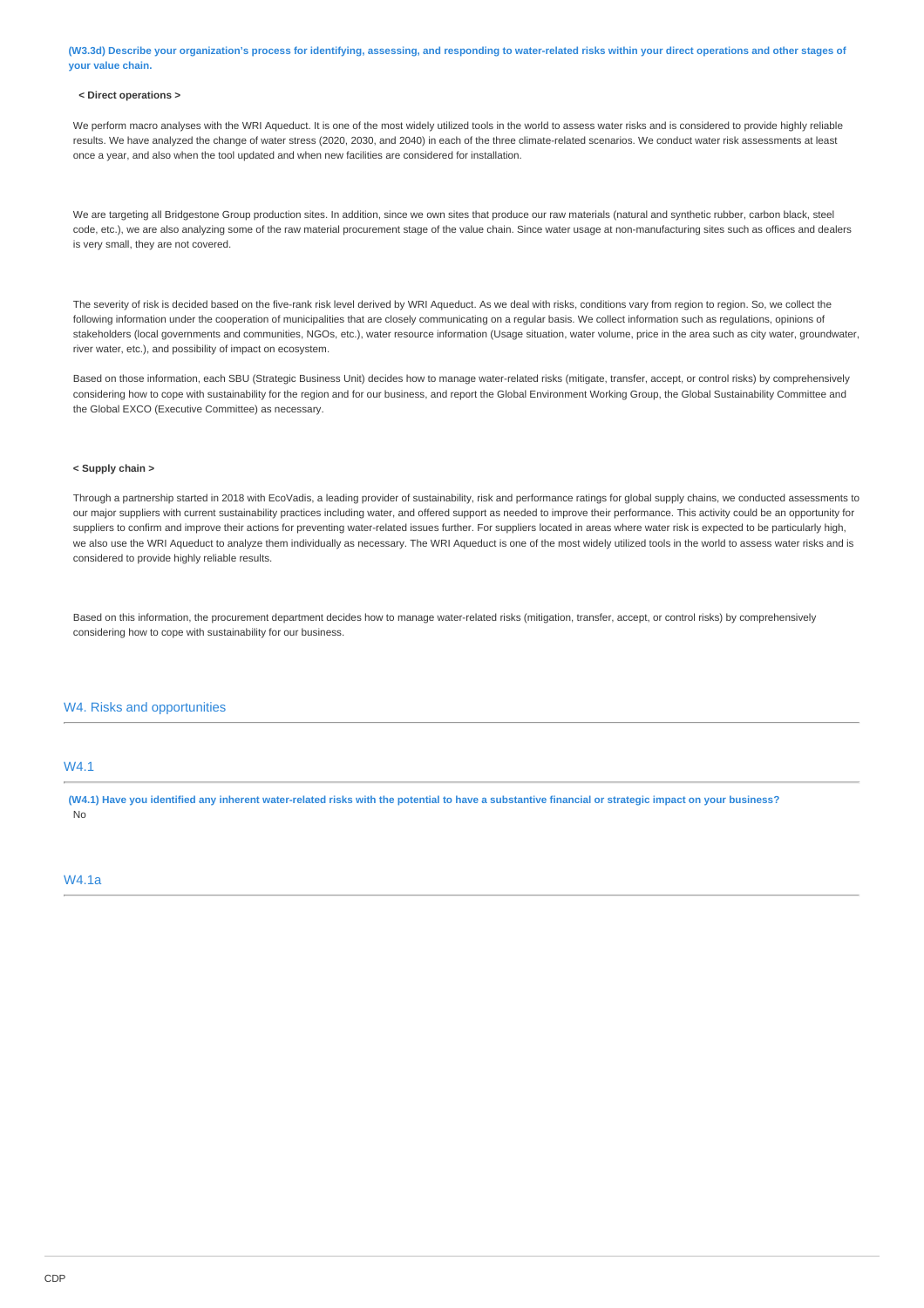#### **(W4.1a) How does your organization define substantive financial or strategic impact on your business?**

#### **i) A definition of substantive financial or strategic impact is given:**

We define substantive financial or strategic impact resulting from water risks as any changes which cause significant impact on our relationships with stakeholders, operation, financial performance and reputation in real terms. Specific examples of the impacts include plant shutdowns, property damage, supply chain disruptions, increasing operation costs, environmental regulation violations, and environmental accidents.

#### **ii) The measure(s), metric(s) or indicator(s) used to identify substantive change:**

When formulating a Business Continuity Plan (BCP) for each business or production site, "probability" and "impact on business" are used as indicators, and these are multiplied to measure the impact on finance or strategy. Furthermore, we use the results of risk analysis by WRI Aqueduct to estimate the impact based on objective, universal data.

#### **iii) The threshold or amount of change in the metric/measure/indicator which indicates substantive change:**

We judge risk based on the following rank classification obtained from the analysis result of Aqueduct. At the highest risk level (Extremely high risk), we consider that there is the potential for substantive financial or strategic impact of water risk.

- Low risk (0-0.99)
- Low to medium risk (1.00-1.99)
- Medium to high risk (2.00-2.99)
- High risk (3.00-3.99)
- Extremely high risk (4.00-5.00)

#### **iv) Whether the definition applies to direct operations, or supply chain, or both:**

This definition is applied to direct operations. We conduct an annual risk analysis for the entire group to identify risks. And, we perform analysis for all production sites using WRI Aqueduct once every year.

For suppliers located in areas where water risk is expected to be particularly high, we also use the WRI Aqueduct to analyze them individually as necessary.

#### **v) At least one example of substantive impact considered:**

According to the latest Aqueduct analysis, there were 11 sites corresponding to "Extremely high risk" in India, Indonesia and China. The sites were evaluated as having a risk of not getting enough water in the quality and quantity needed for its operation. However, all of these sites are relatively small within our Group, with the total water withdrawal volume of the 11 sites only accounting for 2.1% of the Group's total, and it has never been any substantive financial or strategic impacts on its business in the past. Therefore, we recognize that water quality and quantity is important to the success of our business, but we do not believe there is an immediate substantive financial or strategic impact in direct operations at this point.

### W4.2b

**(W4.2b) Why does your organization not consider itself exposed to water risks in its direct operations with the potential to have a substantive financial or strategic impact?**

| Primary     | <b>Please explain</b>                                                                                                                                                                                             |
|-------------|-------------------------------------------------------------------------------------------------------------------------------------------------------------------------------------------------------------------|
| reason      |                                                                                                                                                                                                                   |
|             | Row Risks exist, We judge risk based on the following rank classification obtained from the analysis result of Aqueduct. At the highest risk level (Extremely high risk), we consider that there is a substantive |
| but no      | financial or strategic impact of water risk. At the moment, this definition is applied to direct operations. We perform analysis on all production sites using Aqueduct once every year. According to             |
|             | substantive the latest Aqueduct analysis, there were 11 sites corresponding to "Extremely high risk" in India, Indonesia and China. However, all of these sites are relatively small within our Group, with the   |
| impact      | total water withdrawal volume of the 11 sites only accounting for 2.1% of the Group's total, and it has never been any substantive financial or strategic impacts on its business in the past.                    |
| anticipated | Therefore, we recognize that water quality and quantity is important to the success of our business, but we do not believe there is an immediate substantive financial or strategic impact in direct              |
|             | operations at this point.                                                                                                                                                                                         |

## W4.2c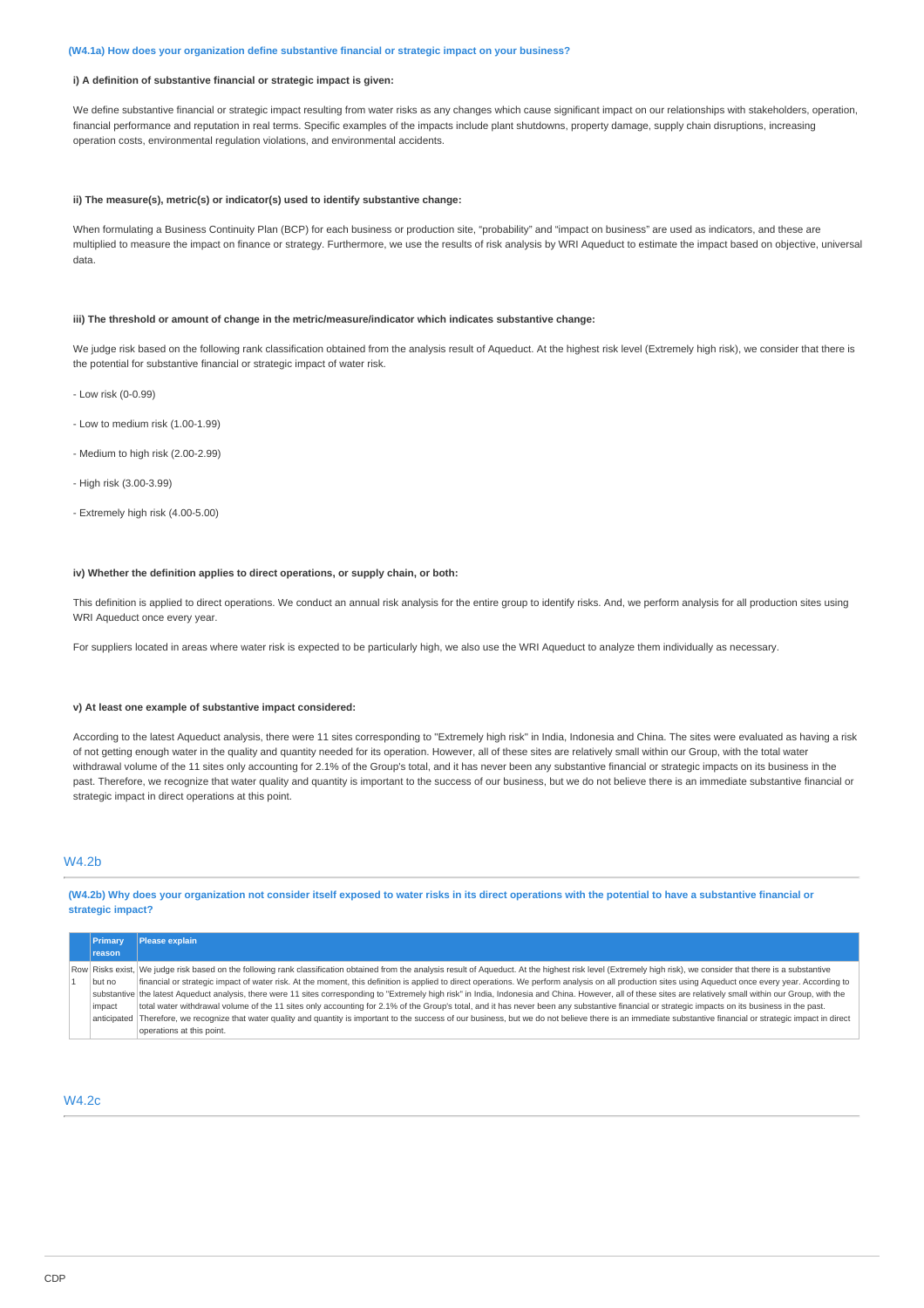#### **(W4.2c) Why does your organization not consider itself exposed to water risks in its value chain (beyond direct operations) with the potential to have a substantive financial or strategic impact?**

| <b>Primary</b> | <b>Please explain</b>                                                                                                                                                                                             |
|----------------|-------------------------------------------------------------------------------------------------------------------------------------------------------------------------------------------------------------------|
| reason         |                                                                                                                                                                                                                   |
|                | Row Evaluation Tires, the main products of our Group, are made up of not only natural and synthetic rubber, but also steel cords, fibers, carbon black, various chemicals, and many other raw materials, so it is |
| in.            | important to identify and prevent the risk of supply chain disruption due to flood damage. Therefore, we have distributed our original "BCP Check Sheet" to our raw material suppliers, and required              |
| progress       | them to respond on a factory-by-factory basis, not as a company. We started this project in 2018 for Tier 1 supplier facilities managed by our procurement department in Japan, one of the major                  |
|                | production and sales regions of our group. The BCP Check Sheet includes water risk as one of the items, and the questions focus on floods and tsunamis, which are considered to be relatively                     |
|                | high risks in Japan. Specifically, it asks whether the buildings related to product manufacturing are located in the flood/tsunami hazard map inundation area defined by the local government,                    |
|                | whether there is a risk of damage due to flood/tsunami even if the buildings are not located in the inundation area, and whether countermeasures have been implemented. We analyze the BCP                        |
|                | Check Sheets collected from our suppliers and request improvements as necessary for supplier facilities with high water risks. By conducting this activity every year, we will be able to yisualize the           |
|                | status of our suppliers' water risks and their responses to them, and promote improvements.                                                                                                                       |
|                |                                                                                                                                                                                                                   |

## $MA<sub>3</sub>$

**(W4.3) Have you identified any water-related opportunities with the potential to have a substantive financial or strategic impact on your business?** Yes, we have identified opportunities, and some/all are being realized

## W4.3a

**(W4.3a) Provide details of opportunities currently being realized that could have a substantive financial or strategic impact on your business.**

**Type of opportunity** Markets

**Primary water-related opportunity**

Improved community relations

#### **Company-specific description & strategy to realize opportunity**

i) Why this opportunity is considered strategic for the company: Based on our 2050 vision, "Bridgestone continues to provide social value and customer value as a sustainable solutions company", we aim to co-create social and customer value, which require great levels of trust from our stakeholders including improved community relations. Water is one of the important factors, and maintaining and further improving our good relationships with the local communities in which our sites are located regarding water use is an important strategic opportunity for us to continue our business and grow with local communities. ii) Action to realize the opportunity: As waterrelated situations and issues differ from community to community, actions to realize opportunities will depend on each site. For example, in the effective use of wastewater, it is possible to take measures such as recycling and cascade using the water used in the process. Each site selects appropriate measures, taking into account relevant materials and communication with local governments and other water users. Depending on local circumstances, we work together with them to help resolve water related issues in addition to our individual efforts. By engaging with other water users in the local community, our business may share in the value created from tackling difficult local water challenges in a collective manner. This is an opportunity to influence how water is used locally and help ensure the sustainability of our business locally in the face of water challenges such as increasing water scarcity. iii) Example of the strategy in action: One example is the "cascade use of water" within the community, which leads to a reduction in water withdrawal for the entire community. In 2019, Bridgestone Argentina S.A.I.C (BSAR), located in a water stress area, started a partnership with a nearby cement manufacturer (Loma Negra) to reduce overall water withdrawal in the Llavallol suburb of Buenos Aires. BSAR recycles wastewater generated from its operations, and provides Loma Negra with approximately 200,000 liters per day of filtered water for industrial use. Although this partnership does not directly lead to the reduction of our water withdrawal, it realizes our long-term vision of minimizing our footprint while enhancing our environmental contribution by reducing impact of water discharge and water withdrawal in the water stress area.

### **Estimated timeframe for realization**

4 to 6 years

**Magnitude of potential financial impact**  $\overline{L}$   $\Omega$ 

**Are you able to provide a potential financial impact figure?** Yes, a single figure estimate

**Potential financial impact figure (currency)** 2400000

**Potential financial impact figure – minimum (currency)** <Not Applicable>

**Potential financial impact figure – maximum (currency)** <Not Applicable>

#### **Explanation of financial impact**

The main goal of this BSAR project is to achieve environmental contributions that go beyond our own boundaries by collaborating with stakeholders to review processes and business models. BSAR provides cement manufacturer (Loma Negra) with approximately 14,000 cubic meters of water per year with this project, which will reduce the amount of groundwater withdrawal to zero. The approach used to calculate the figure is expressed by the following formula. (Financial impact) = (Recycled water sales income) - (Recycled water manufacturing cost) + (Reduction of drainage cost) + (Other effects (e.g. PR effect)) BSAR does not exchange money with Loma Negra on this project, and there is no substantial change in drainage costs. Therefore, our "Potential financial impact figure" listed is only an original estimation of the PR effects introduced in many media (ex. newspapers, radio programs, etc.). The financial impact is not great, but in the sense of reducing groundwater withdrawal, we think that it has made a great contribution to the community. This project is also an example for other companies to start thinking in possible synergy projects with nearby companies and lead toward a more sustainable society.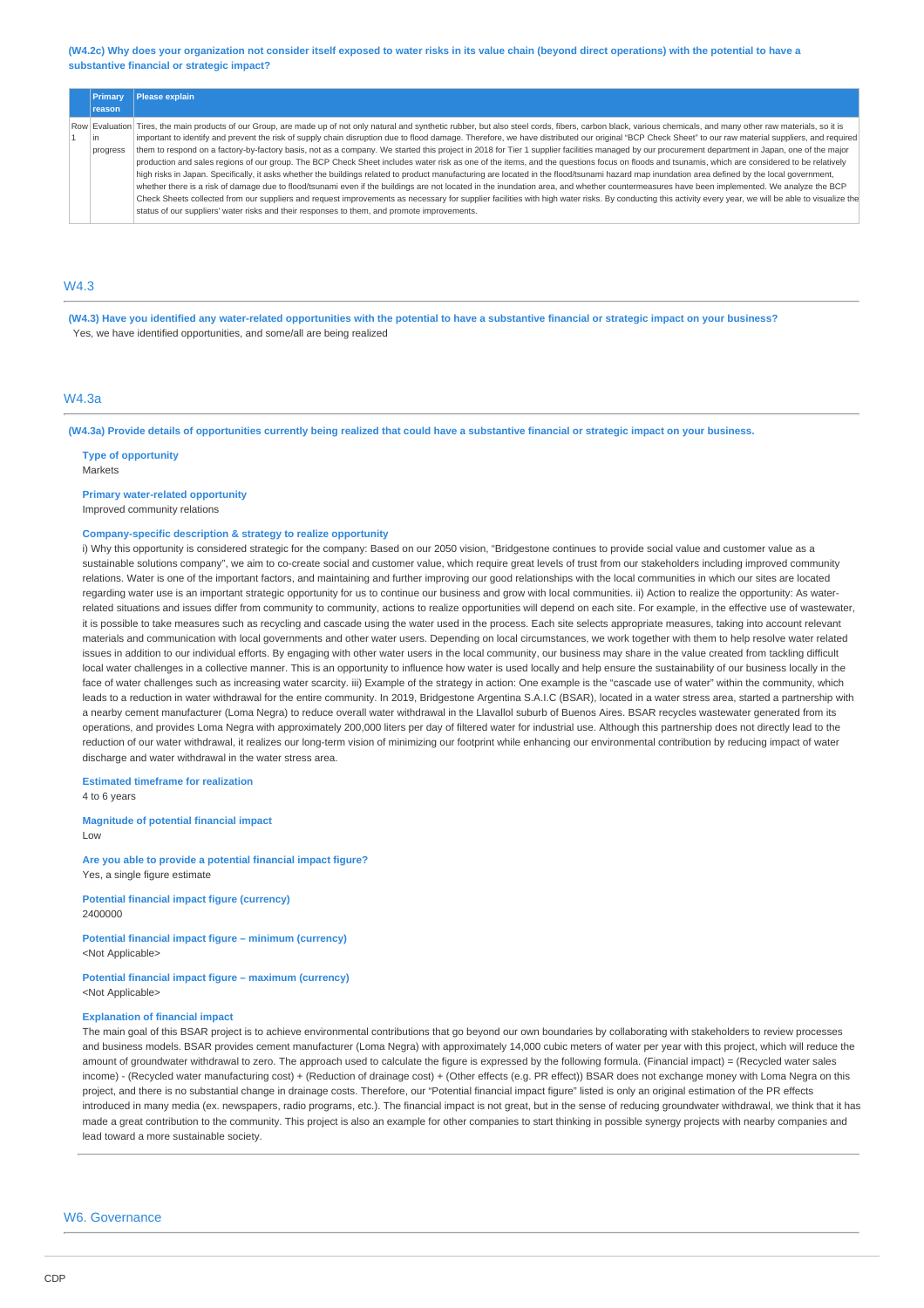## **(W6.1) Does your organization have a water policy?**

Yes, we have a documented water policy that is publicly available

## W6.1a

# **(W6.1a) Select the options that best describe the scope and content of your water policy.**

|              | <b>Scope</b> | <b>Content</b>                          | <b>Please explain</b>                                                                                                                                                                                                                                                                                                                                           |
|--------------|--------------|-----------------------------------------|-----------------------------------------------------------------------------------------------------------------------------------------------------------------------------------------------------------------------------------------------------------------------------------------------------------------------------------------------------------------|
|              | Row Company- | Description of                          | We consider water an essential resource for our operations since water is required for cooling and creating steam in our manufacturing processes as well as cultivating and                                                                                                                                                                                     |
| $\mathbf{1}$ | wide         | business                                | processing natural rubber, an essential raw material. And, we use water with the understanding that our withdrawal of water deprives others, including the natural environment,<br>of some of their access to water, and that failure to maintain appropriate wastewater quality in accordance with local laws/requlations may affect watershed communities and |
|              |              | dependency on<br>water                  | the natural environment. Our water policy is applied company wide since we need to take actions under the common policy on a global level. In addition, the policy requires                                                                                                                                                                                     |
|              |              | Description of                          | suppliers to comply with laws and regulations regarding water, and encourage them to identify their water risks and to manage their water usage in a manner consistent with                                                                                                                                                                                     |
|              |              | business impact                         | this Policy. Our policy is composed of "Our Mindset" and "Our Way" to achieve the water access which is socially equitable and environmentally sustainable. And, this policy                                                                                                                                                                                    |
|              |              | on water                                | commit to respect the international engagements such as the SDGs and the international standards. We aim to ensure our group goals, "Socially Equitable" and "Water Cycle                                                                                                                                                                                       |
|              |              | Description of                          | Preservation" of the local water cycle where we operate, which constitutes "Our Mindset". We remain committed to socially equitable water access through cooperation with                                                                                                                                                                                       |
|              |              | water-related                           | communities and stakeholders in order to address water challenges. We believe access to clean water is a basic human right. Accordingly, we provide safe water to all                                                                                                                                                                                           |
|              |              | performance                             | employees, contractors and visitors. We make every effort to demonstrate, promote and preserve the water cycle within our communities by promoting water efficiency,                                                                                                                                                                                            |
|              |              | standards for                           | stakeholder engagement and continued compliance with regulations. Our Way consists of "Understand", "Improve Locally" and "Maintain". - Understand the local water                                                                                                                                                                                              |
|              |              | direct operations<br>Description of     | sources, - Understand local water challenges, - Educate employees - Reduce water withdrawal and increase water-use efficiency through our innovations and continuous<br>improvement, - Improve the balance in the local water cycle in cooperation with local communities through stakeholder engagement, - Require suppliers to comply with laws and           |
|              |              | water-related                           | regulations - Strive to maintain a balance between water withdrawal and discharge, - Comply with regulatory and internal water usage and efficiency standards, - Promote                                                                                                                                                                                        |
|              |              | standards for                           | stakeholder interaction                                                                                                                                                                                                                                                                                                                                         |
|              |              | procurement                             |                                                                                                                                                                                                                                                                                                                                                                 |
|              |              | Company water                           |                                                                                                                                                                                                                                                                                                                                                                 |
|              |              | targets and goals                       |                                                                                                                                                                                                                                                                                                                                                                 |
|              |              | Commitment to                           |                                                                                                                                                                                                                                                                                                                                                                 |
|              |              | align with public                       |                                                                                                                                                                                                                                                                                                                                                                 |
|              |              | policy initiatives,<br>such as the SDGs |                                                                                                                                                                                                                                                                                                                                                                 |
|              |              | Commitments                             |                                                                                                                                                                                                                                                                                                                                                                 |
|              |              | beyond regulatory                       |                                                                                                                                                                                                                                                                                                                                                                 |
|              |              | compliance                              |                                                                                                                                                                                                                                                                                                                                                                 |
|              |              | Commitment to                           |                                                                                                                                                                                                                                                                                                                                                                 |
|              |              | water-related                           |                                                                                                                                                                                                                                                                                                                                                                 |
|              |              | innovation                              |                                                                                                                                                                                                                                                                                                                                                                 |
|              |              | Commitment to                           |                                                                                                                                                                                                                                                                                                                                                                 |
|              |              | stakeholder                             |                                                                                                                                                                                                                                                                                                                                                                 |
|              |              | awareness and<br>education              |                                                                                                                                                                                                                                                                                                                                                                 |
|              |              | Commitment to                           |                                                                                                                                                                                                                                                                                                                                                                 |
|              |              | water stewardship                       |                                                                                                                                                                                                                                                                                                                                                                 |
|              |              | and/or collective                       |                                                                                                                                                                                                                                                                                                                                                                 |
|              |              | action                                  |                                                                                                                                                                                                                                                                                                                                                                 |
|              |              | Commitment to                           |                                                                                                                                                                                                                                                                                                                                                                 |
|              |              | safely managed                          |                                                                                                                                                                                                                                                                                                                                                                 |
|              |              | Water, Sanitation                       |                                                                                                                                                                                                                                                                                                                                                                 |
|              |              | and Hygiene<br>(WASH) in the            |                                                                                                                                                                                                                                                                                                                                                                 |
|              |              | workplace                               |                                                                                                                                                                                                                                                                                                                                                                 |
|              |              | Acknowledgement                         |                                                                                                                                                                                                                                                                                                                                                                 |
|              |              | of the human right                      |                                                                                                                                                                                                                                                                                                                                                                 |
|              |              | to water and                            |                                                                                                                                                                                                                                                                                                                                                                 |
|              |              | sanitation                              |                                                                                                                                                                                                                                                                                                                                                                 |
|              |              | Recognition of                          |                                                                                                                                                                                                                                                                                                                                                                 |
|              |              | environmental                           |                                                                                                                                                                                                                                                                                                                                                                 |
|              |              | linkages, for                           |                                                                                                                                                                                                                                                                                                                                                                 |
|              |              | example, due to<br>climate change       |                                                                                                                                                                                                                                                                                                                                                                 |
|              |              |                                         |                                                                                                                                                                                                                                                                                                                                                                 |

## W6.2

**(W6.2) Is there board level oversight of water-related issues within your organization?** Yes

# W6.2a

**(W6.2a) Identify the position(s) (do not include any names) of the individual(s) on the board with responsibility for water-related issues.**

|                | Position Please explain                                                                                                                                                                                        |
|----------------|----------------------------------------------------------------------------------------------------------------------------------------------------------------------------------------------------------------|
| l of           |                                                                                                                                                                                                                |
| individual     |                                                                                                                                                                                                                |
| Chief          | The CEO is a member of the board, and has the highest-level of responsibility for water-related issues, since the CEO is responsible for deciding policies and measures or presenting to the board and         |
|                | Executive overseeing company-wide management activities about management vision, mid-term strategies, annual policies, etc. including water-related issues. One of the water-related decisions made in 2020 is |
| <b>Officer</b> | the "Milestone 2030". In this milestone, we have set water-related key actions and focused target as follows; < Key actions > - Create and implement water stewardship plans based on the Water                |
| (CEO)          | Stewardship Policy (policies related to the responsible use of water) - Continuous improvement of water withdrawal intensity - Improve supply chain environmental footprint through the Sustainable            |
|                | Procurement Policy - Enhance activities that contribute to improved biodiversity < Focused target > - Execute water stewardship plan at manufacturing facilities in water stress areas by 2030                 |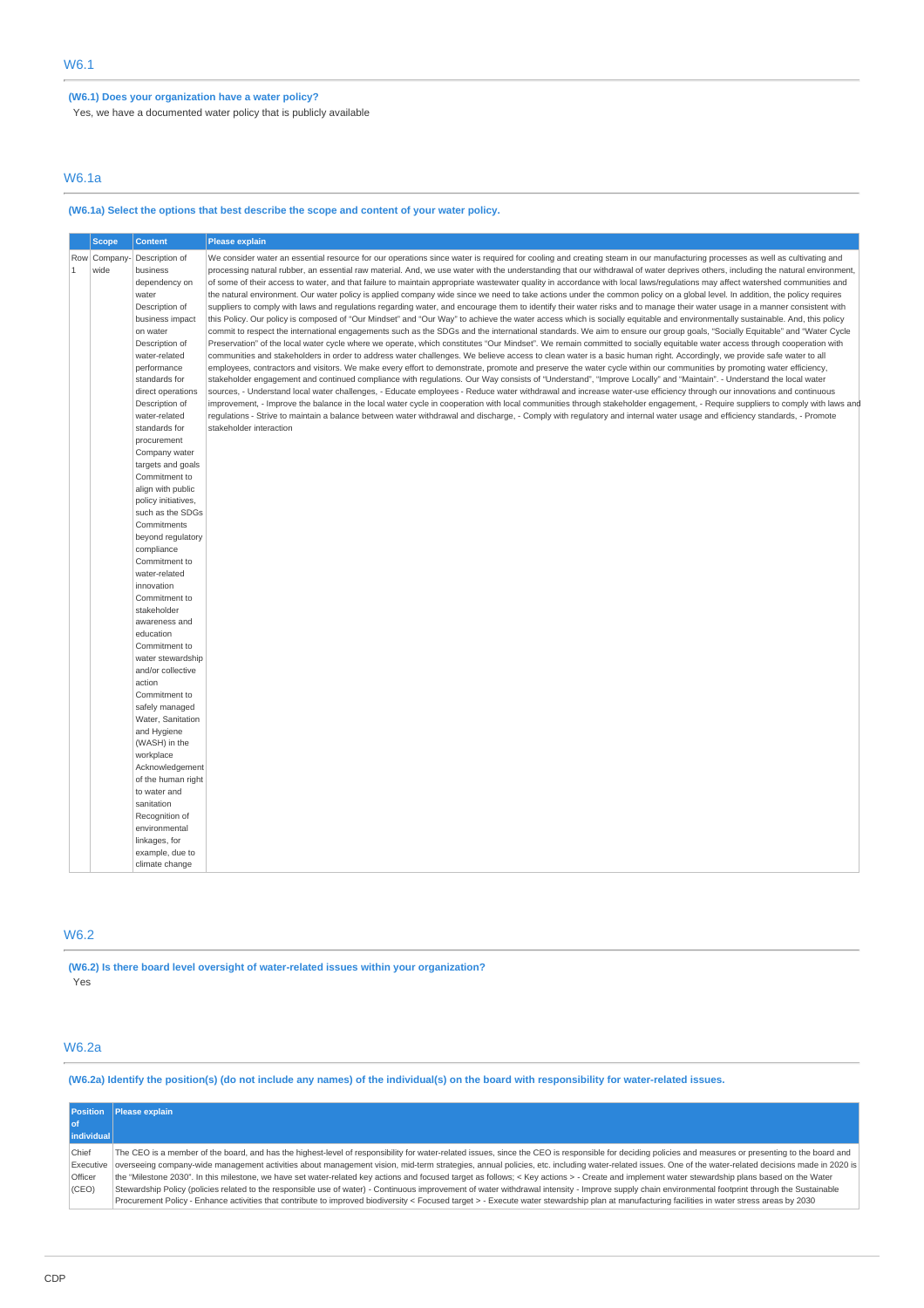#### **(W6.2b) Provide further details on the board's oversight of water-related issues.**

|                       | <b>Frequency</b><br>related<br>la<br>scheduled integrated<br>agenda | <b>Governance</b><br>that water- mechanisms<br>into which<br>issues are water-related<br>issues are                                                                                                                                                                                                                                                                                                                   | <b>Please explain</b>                                                                                                                                                                                                                                                                                                                                                                                                                                                                                                                                                                                                                                                                                                                                                                                                                                                                                                                                                                                                                                                                                                                                                                                                                               |
|-----------------------|---------------------------------------------------------------------|-----------------------------------------------------------------------------------------------------------------------------------------------------------------------------------------------------------------------------------------------------------------------------------------------------------------------------------------------------------------------------------------------------------------------|-----------------------------------------------------------------------------------------------------------------------------------------------------------------------------------------------------------------------------------------------------------------------------------------------------------------------------------------------------------------------------------------------------------------------------------------------------------------------------------------------------------------------------------------------------------------------------------------------------------------------------------------------------------------------------------------------------------------------------------------------------------------------------------------------------------------------------------------------------------------------------------------------------------------------------------------------------------------------------------------------------------------------------------------------------------------------------------------------------------------------------------------------------------------------------------------------------------------------------------------------------|
|                       | item                                                                |                                                                                                                                                                                                                                                                                                                                                                                                                       |                                                                                                                                                                                                                                                                                                                                                                                                                                                                                                                                                                                                                                                                                                                                                                                                                                                                                                                                                                                                                                                                                                                                                                                                                                                     |
| Row<br>$\overline{1}$ | Scheduled<br>some<br>meetings                                       | Monitoring<br>implementation<br>and<br>performance<br>Reviewing and<br>quiding annual<br>budgets<br>Reviewing and<br>quiding<br>business plans<br>Reviewing and<br>guiding major<br>plans of action<br>Reviewing and<br>quiding risk<br>management<br>policies<br>Reviewing and<br>guiding<br>strategy<br>Reviewing and<br>quiding<br>corporate<br>responsibility<br>strategy<br>Setting<br>performance<br>objectives | At Bridgestone, the CEO is the highest-level management position. And the highest-level committee associated with the Bridgestone Group global business execution is the<br>Global Executive Committee (G-EXCO) held quarterly, where the CEO is also one of the members. The Global Sustainability Committee that is comprised of executive officers in<br>charge of Sustainability and representatives of Strategic Business Units (SBUs) and functions reports water-related issues to the Global EXCO. The reported contents are<br>approved by Global EXCO as necessary. And, important discussions and decisions at Global EXCO are reported to the Board. (1) Progress of our sustainable activities such as<br>education and the enhancement of Global CSR commitment - "Our Way to Serve"- under one of the three priority areas: environment including water withdrawal reduction, (2)<br>New mid-term environmental targets, "Milestone 2030", including water withdrawal reduction. Reporting the water-related issues to the Global EXCO and the Board through this<br>governance mechanism enables the board to direct actions to achieve the target and to commit further resources or support to water-related issues as necessary. |

### W6.3

**(W6.3) Provide the highest management-level position(s) or committee(s) with responsibility for water-related issues (do not include the names of individuals).**

**Name of the position(s) and/or committee(s)** Chief Executive Officer (CEO)

#### **Responsibility**

Both assessing and managing water-related risks and opportunities

**Frequency of reporting to the board on water-related issues Ouarterly** 

### **Please explain**

i) Position in the corporate structure: The CEO is the highest-level management position. And the highest-level committee associated with the Bridgestone Group global business execution is the Global Executive Committee (G-EXCO) held quarterly, where the CEO is one of the members. The Global Sustainability Committee that is comprised of executive officers in charge of Sustainability and representatives of Strategic Business Units reports water-related issues to the G-EXCO. ii) Nature of the report to the board: In addition to progress towards water withdrawal reduction target, occasional water challenges and responses are reported. In 2020, "Milestone 2030" including water-related target and actions were discussed at G-EXCO and then reported to the Board as summary of discussion results. iii) Water-related responsibilities: The CEO has ultimate responsibilities to assess internal/external water-related circumstances, issues and risks, and to determine and manage the water target.

### W6.4

**(W6.4) Do you provide incentives to C-suite employees or board members for the management of water-related issues?**

|       | Provide incentives for management of water-related issues      | Comment |
|-------|----------------------------------------------------------------|---------|
| Row 1 | No, and we do not plan to introduce them in the next two years |         |

## W6.5

**(W6.5) Do you engage in activities that could either directly or indirectly influence public policy on water through any of the following?** No

# W6.6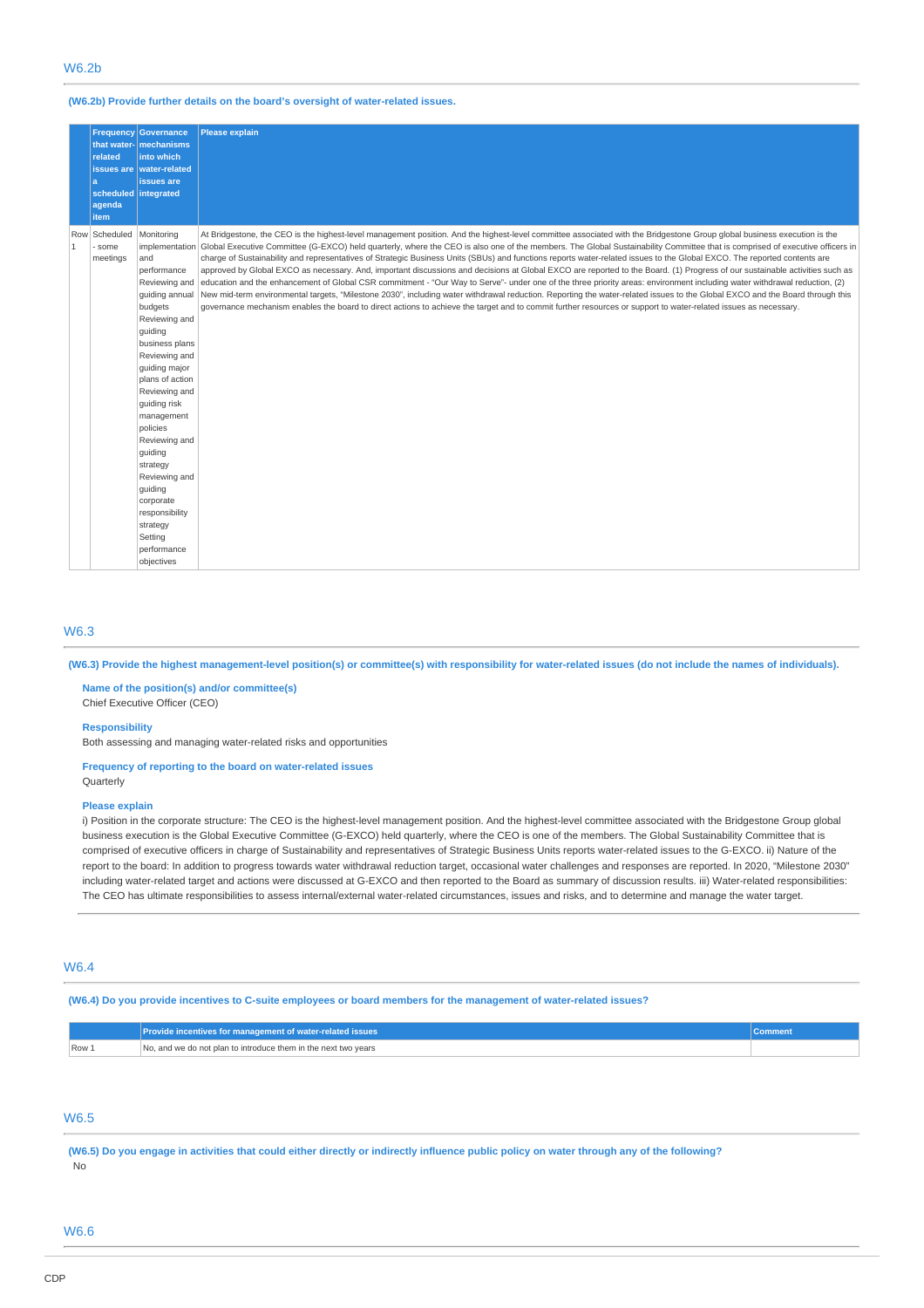## W7. Business strategy

# W7.1

## **(W7.1) Are water-related issues integrated into any aspects of your long-term strategic business plan, and if so how?**

|                                            | Are water-<br>related                                         | Long-<br>term      | <b>Please explain</b>                                                                                                                                                                                                                                                                                                                                                                                                                                                                                                                                                                                                                                                                                                                                                                                                                                                                                                                                                                                                                                                                                                                                                                                                                                                                                                                                                                                                                                                                                                                                                       |
|--------------------------------------------|---------------------------------------------------------------|--------------------|-----------------------------------------------------------------------------------------------------------------------------------------------------------------------------------------------------------------------------------------------------------------------------------------------------------------------------------------------------------------------------------------------------------------------------------------------------------------------------------------------------------------------------------------------------------------------------------------------------------------------------------------------------------------------------------------------------------------------------------------------------------------------------------------------------------------------------------------------------------------------------------------------------------------------------------------------------------------------------------------------------------------------------------------------------------------------------------------------------------------------------------------------------------------------------------------------------------------------------------------------------------------------------------------------------------------------------------------------------------------------------------------------------------------------------------------------------------------------------------------------------------------------------------------------------------------------------|
|                                            | <b>issues</b>                                                 | time               |                                                                                                                                                                                                                                                                                                                                                                                                                                                                                                                                                                                                                                                                                                                                                                                                                                                                                                                                                                                                                                                                                                                                                                                                                                                                                                                                                                                                                                                                                                                                                                             |
|                                            | integrated?                                                   | horizon<br>(years) |                                                                                                                                                                                                                                                                                                                                                                                                                                                                                                                                                                                                                                                                                                                                                                                                                                                                                                                                                                                                                                                                                                                                                                                                                                                                                                                                                                                                                                                                                                                                                                             |
| Long-<br>term<br>business                  | Yes, water-<br>related<br>issues are<br>objectives integrated | > 30               | - Which water issues are integrated: We consider water an essential resource for our operations since it is required for cooling and creating steam in our manufacturing processes<br>as well as cultivating and processing natural rubber, an essential raw material. Therefore, we have developed the "Bridgestone Water Stewardship Policy". It is composed of "Our<br>Mindset" and "Our Way" to achieve the water access which is socially equitable and environmentally sustainable. We aim to ensure "Socially Equitable" and "Water Cycle<br>Preservation" of the local water cycle where we operate. And, in order to reduce the environmental impacts and operational interruptions caused by water-related issues, we have<br>set the long-term environmental vision for 2050 and beyond, that includes water-related initiatives, and milestone for 2030. Based on them, each Strategic Business Unit (SBU)<br>incorporates measures into its business plan. - Examples of how are they integrated into the plan: We analyze the water risks at all production facilities using WRI Aqueduct.<br>Based on the result, each SBU decides how to manage water risks by comprehensively considering how to cope with sustainability for the region and for its business, and<br>integrates into its business plan. For example, the Izmit plant in Turkey, located in a water stress area, achieved a 35% reduction of water withdrawal (compared to a 2005<br>baseline) by taking measures to prevent water leakage and reusing water through advanced treatment.   |
| Strategy<br>for<br>achieving<br>objectives | Yes, water-<br>related<br>issues are<br>long-term integrated  | $5 - 10$           | Water is required for cooling and creating steam in our manufacturing processes as well as cultivating and processing natural rubber, an essential raw material. In order to reduce<br>impact on the environment and operational interruptions due to restricted water withdrawal, we have set "Long-term Vision (for 2050 and beyond)" which aims to be "In balance<br>with nature (Contribution> Footprint)". The water withdrawal reduction is positioned as an important indicator of this vision, and milestones for 10 years are set to promote<br>activities. To achieve the milestone, each Strategic Business Unit (SBU) sets a water withdrawal reduction target for each facility and follows the progress status every month.<br>Since water related issues vary greatly depending on the regions/areas, each SBU decides how to manage water risks by comprehensively considering how to cope with<br>sustainability for the region and for its business, and integrates into its business plan. In order to achieve the milestone, we are promoting various measures such as water leakage<br>survey/measures, utilization of rainwater, utilization of recycled water, and recycling, based on the situation at each facility. For example, the Sao Paulo plant launched a joint<br>initiative with the local city designed to promote water recycling in order to help reduce the withdrawal of groundwater. This project enabled over 50% of the water withdrawal to be<br>switched to recycled water supplied from a wastewater treatment company nearby. |
| Financial<br>planning                      | Yes, water-<br>related<br>issues are<br>integrated            | $5 - 10$           | Water is required for cooling and creating steam in our manufacturing processes as well as cultivating and processing natural rubber, an essential raw material. In order to reduce<br>impact on the environment and operational interruptions due to restricted water withdrawal, we have set "Long-term Vision (for 2050 and beyond)". The water withdrawal<br>reduction is positioned as an important indicator of this vision, and milestones for 10 years are set to promote activities. To achieve the milestone of reducing water withdrawals,<br>each Strategic Business Unit has secured a budget for necessary research and capital investment, and is working systematically. In addition, we are systematically investing in<br>research to cultivate Guayule, which grows in arid regions, and to extract/purify rubber components. Since, due to the effects of climate change, there is a possibility that natural<br>rubber- which is the main raw material for tires that is mainly collected from Hevea brasiliensis in tropical regions with high precipitation-, cannot be continuously collected.<br>Through these investments, we are concurrently working to reduce the water related impact and create new business opportunities.                                                                                                                                                                                                                                                                                                                  |

# W7.2

**(W7.2) What is the trend in your organization's water-related capital expenditure (CAPEX) and operating expenditure (OPEX) for the reporting year, and the anticipated trend for the next reporting year?**

**Row 1**

**Water-related CAPEX (+/- % change)**

**Anticipated forward trend for CAPEX (+/- % change)**

**Water-related OPEX (+/- % change)**

**Anticipated forward trend for OPEX (+/- % change)**

**Please explain**

## W7.3

**(W7.3) Does your organization use climate-related scenario analysis to inform its business strategy?**

|         | Use of<br>climate-<br>related<br><b>Scenario</b><br>analysis | <b>Comment</b>                                                                                                                                                                                                                                                                                                                                                                                                                                                                                                                                                                                                                                                                                                                                                                                                                                                                                                                                                                                                                |
|---------|--------------------------------------------------------------|-------------------------------------------------------------------------------------------------------------------------------------------------------------------------------------------------------------------------------------------------------------------------------------------------------------------------------------------------------------------------------------------------------------------------------------------------------------------------------------------------------------------------------------------------------------------------------------------------------------------------------------------------------------------------------------------------------------------------------------------------------------------------------------------------------------------------------------------------------------------------------------------------------------------------------------------------------------------------------------------------------------------------------|
| Row Yes |                                                              | Bridgestone's mission is "Serving Society with Superior Quality." In line with that mission, we have explored a company-wide Business Continuity Plan (BCP) that will enable us to earn the trust of<br>stakeholders including our customers and business partners and ensure the safety of our employees. As part of that process, we have endeavored to assess our exposure to water risks and other<br>risks in the interest of preventing a variety of crisis scenarios. We have assessed crisis scenarios that could materialize on a site-by-site basis and are currently engaged in a study of<br>countermeasures. For example, we have carried out the analysis and stress testing using AQUEDUCT of World Resources Institute (WRI). We have analyzed the change of water stress (2020,<br>2030, and 2040) in each of the following three climate-related scenarios which are included into the result of the AQUEDUCT analysis -Optimistic scenario, Business As Usual (BAU) scenario, and<br>Pessimistic scenario. |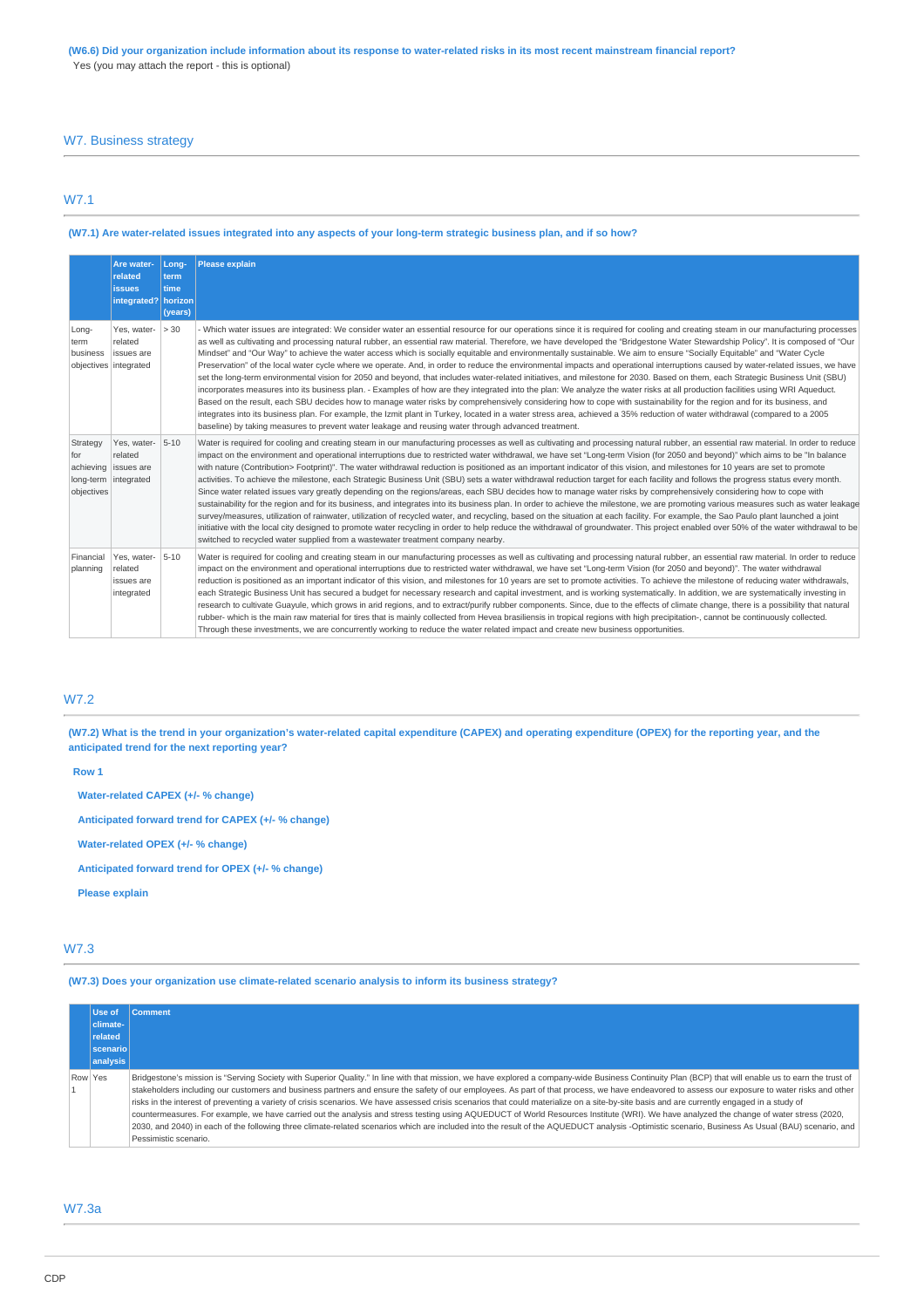## W7.3b

## **(W7.3b) What water-related outcomes were identified from the use of climate-related scenario analysis, and what was your organization's response?**

| <b>Climate-</b><br>related<br><b>scenarios</b><br>land<br>models<br>applied | <b>Description of possible water-related outcomes</b>                                                                                                                                                                                                                                                                                                                                                                                                                                                                                                                                                                                                                                                                                                                    | Company response to possible water-related outcomes                                                                                                                                                                                                                                                                                                                                                                                                                                                                                                                                                                                                                                                                                                                                                                                                                                                                                                                                                                                      |
|-----------------------------------------------------------------------------|--------------------------------------------------------------------------------------------------------------------------------------------------------------------------------------------------------------------------------------------------------------------------------------------------------------------------------------------------------------------------------------------------------------------------------------------------------------------------------------------------------------------------------------------------------------------------------------------------------------------------------------------------------------------------------------------------------------------------------------------------------------------------|------------------------------------------------------------------------------------------------------------------------------------------------------------------------------------------------------------------------------------------------------------------------------------------------------------------------------------------------------------------------------------------------------------------------------------------------------------------------------------------------------------------------------------------------------------------------------------------------------------------------------------------------------------------------------------------------------------------------------------------------------------------------------------------------------------------------------------------------------------------------------------------------------------------------------------------------------------------------------------------------------------------------------------------|
| Row 2DS<br><b>IEA 450</b>                                                   | According to the analysis under 2DS conditions, not taking any action will end in financial<br>impacts such as increasing of water procurement costs due to more frequent droughts, and<br>these impacts should be managed properly. We have already incorporated the risks into<br>term, development of alternative materials of natural rubber, etc.). However, under the<br>conditions of 4DS, it is expected that the operation will be suspended due to flooding,<br>disruption of the supply chain, and water supply restrictions due to drought. In particular,<br>natural rubber, which is the main raw material for tires cultivated mainly in the tropics, is<br>concerned about poor harvest due to abnormal weather such as high temperature and<br>drought. | As a measure against floods, BCPs have been formulated at each site and prepared according to<br>the area and building conditions. As a measure against drought, we are promoting efforts to use<br>water efficiently, such as the introduction of a water circulation system. For natural rubber, in<br>strategy and started action to mitigate them (e.g. Water withdrawal reduction activity with mid- particular, we are trying to diversify the production area by trying not only the current mainstream<br>Hevea brasiliensis that is produced in the tropical area but also the plant quayule, which can be<br>cultivated in the arid area. Our group has started field evaluation of the seedlings of superior<br>varieties planted at our plantation in Arizona, USA. By analyzing the results of the field evaluation<br>and combining it with the results of improving physical properties by optimizing the process and<br>application development, we aim to commercialize guayule rubber as a tire material in the 2020s. |

# W7.4

### **(W7.4) Does your company use an internal price on water?**

#### **Row 1**

#### **Does your company use an internal price on water?**

No, and we do not anticipate doing so within the next two years

### **Please explain**

We are in the stage of collecting and examining information and examples on the effect and impact of internal price on water, and there is no plan to introduce it at this point within next two years.

## W8. Targets

### W8.1

**(W8.1) Describe your approach to setting and monitoring water-related targets and/or goals.**

| targets<br>and/or<br>goals                                                                                                                                                    | lat<br>corporate<br>level                                                                           | Levels for Monitoring Approach to setting and monitoring targets and/or goals                                                                                                                                                                                                                                                                                                                                                                                                                                                                                                                                                                                                                                                                                                                                                                                                                                                                                                                                                                                                                                                                                                                                                                                                                                                                                                                                                                                                                                                                                                                                                                                                                                                                                                                                                                                                                                                                                                                                                                        |
|-------------------------------------------------------------------------------------------------------------------------------------------------------------------------------|-----------------------------------------------------------------------------------------------------|------------------------------------------------------------------------------------------------------------------------------------------------------------------------------------------------------------------------------------------------------------------------------------------------------------------------------------------------------------------------------------------------------------------------------------------------------------------------------------------------------------------------------------------------------------------------------------------------------------------------------------------------------------------------------------------------------------------------------------------------------------------------------------------------------------------------------------------------------------------------------------------------------------------------------------------------------------------------------------------------------------------------------------------------------------------------------------------------------------------------------------------------------------------------------------------------------------------------------------------------------------------------------------------------------------------------------------------------------------------------------------------------------------------------------------------------------------------------------------------------------------------------------------------------------------------------------------------------------------------------------------------------------------------------------------------------------------------------------------------------------------------------------------------------------------------------------------------------------------------------------------------------------------------------------------------------------------------------------------------------------------------------------------------------------|
| Row Company-<br>wide<br>targets<br>and goals<br><b>Business</b><br>level<br>specific<br>targets<br>and/or<br>goals<br>Site/facility<br>specific<br>targets<br>and/or<br>goals | monitored<br>at the<br>corporate<br>level<br>Goals are<br>monitored<br>at the<br>corporate<br>level | Targets are < Approach to setting water-related targets > To realize our "Environmental mission statement", We have issued a "Bridgestone Group's Long-term Environment Vision" for the year<br>2050 and have set a goal to be in balance with nature for 2050 and beyond. In order to achieve this goal, we have set our quantitative company-wide 2020 target for the reduction of<br>water withdrawal, and have continued to monitor the result. We achieved the target ahead of schedule in 2017, and have achieved further reductions since then, we missed the target<br>in 2020 due to worsening of the intensity as a result of a significant decrease in production volume due to COVID-19. Since water is the geographically uneven distributed resource, in<br>setting up the 2020 target, each business set its own individual target taking into account local situations and characteristics of each business first of all. After that, we set the<br>company-wide target. In setting Milestone 2030, we focused on water stress areas in particular, "Execute water stewardship plan at manufacturing facilities in water stress areas by<br>2030" was positioned as a Focused target, and the following two are the Key actions. 1. Create and implement water stewardship plans based on Water Stewardship Policy (policies<br>related to the responsible use of water), 2. Continuous improvement (*1) of water withdrawal intensity. *1: Continuous improvement is ongoing efforts to improve environmental<br>performance year by year (such as 1% improvement) thorough PDCA cycle. < Approach to monitoring water-related targets > Every year until 2020, we have been monitoring our<br>performance against site specific, business level specific targets and company-wide target to help drive further reduction activities. We believe that this goal & target, and efforts<br>towards them will definitely contribute to SDGs' Goal 6, "Ensure availability and sustainable management of water and sanitation for all". |

## W8.1a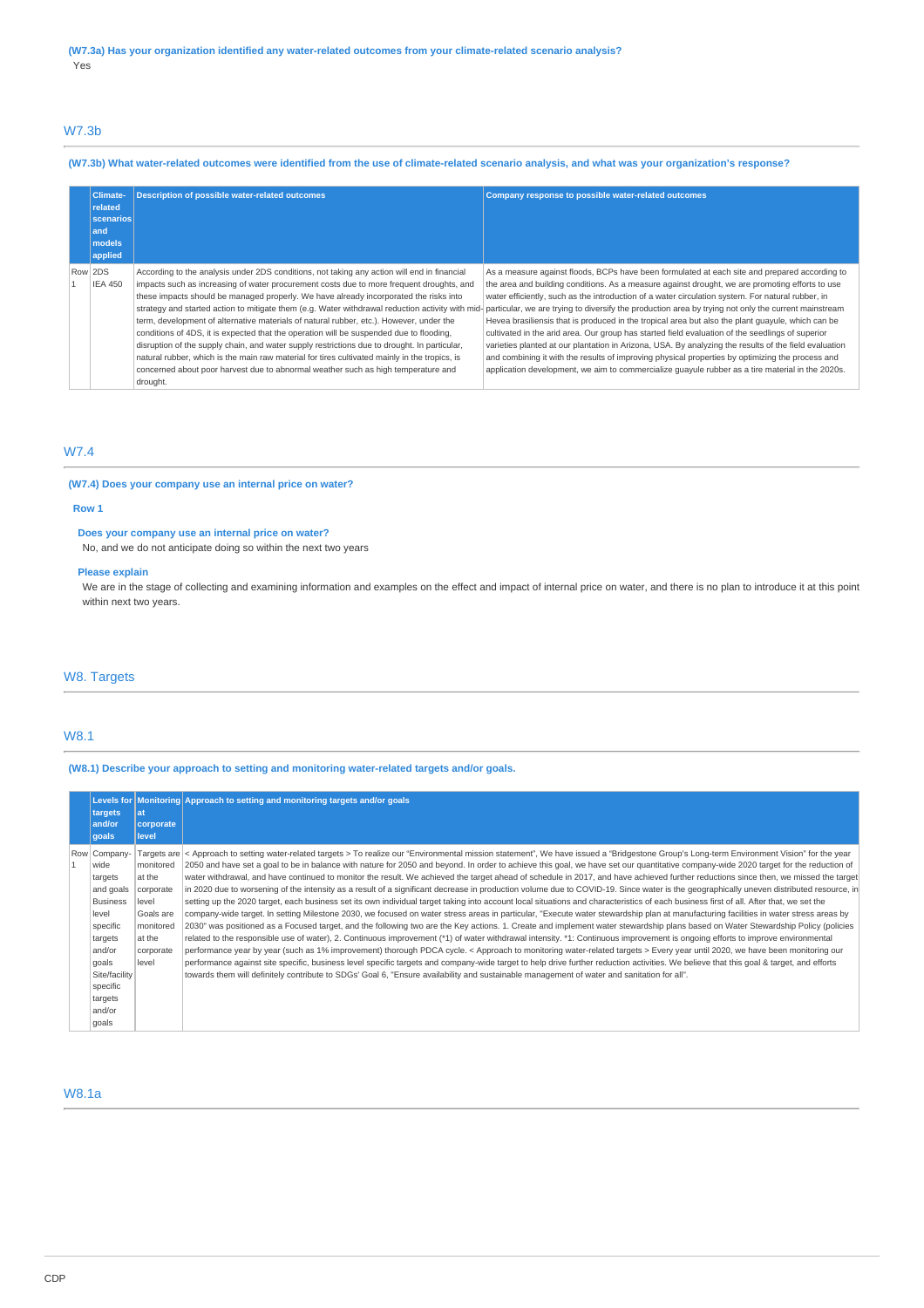#### **(W8.1a) Provide details of your water targets that are monitored at the corporate level, and the progress made.**

**Target reference number** Target 1

**Category of target** Water withdrawals

**Level** Company-wide

**Primary motivation**

Reduced environmental impact

## **Description of target**

We have a company-wide target on water withdrawal per unit to reduce 35% by 2020 compared to 2005. We manage water withdrawal by unit of production volume and net sales for each business. A weighted average efficiency of the reduction is used as an index. It can contribute to achieving water security in the area where our sites are located and the realization of Goal 6 of SDGs (Goal 6: Ensure availability and sustainable management of water and sanitation for all).

#### **Quantitative metric**

% reduction per unit of production

**Baseline year** 2005

**Start year** 2014

**Target year** 2020

#### **% of target achieved**

89.8

#### **Please explain**

In 2014, we set a target on water withdrawal per unit to reduce 35% by 2020 compared to 2005. In 2017, we achieved the target ahead of schedule. After that, we continued to reduce water withdrawals and achieved a 40% reduction in 2018 and 2019. However, we missed the target in 2020 due to worsening of the intensity as a result of a significant decrease in production volume due to COVID-19.

## W8.1b

**(W8.1b) Provide details of your water goal(s) that are monitored at the corporate level and the progress made.**

#### **Goal**

Watershed remediation and habitat restoration, ecosystem preservation

**Level**

Company-wide

**Motivation** Water stewardshir

#### **Description of goal**

Natural rubber, one of the main raw materials we use, comes from the blessings of biodiversity, we have identified strong correlations between our business operations and biodiversity. Accordingly, our group has laid out a long-term environmental vision for the year 2050 and has set a target to be in balance with nature for 2050 and beyond. The implication of this target is that the quantitative indicators of our contribution to biodiversity should outweigh the quantitative indicators of our impact on biodiversity. This goal is very important for us as it leads to the preservation of biodiversity and also leads to the stable procurement of natural rubber. Activities in water resource conservation and ecosystem protection by our entire group will be important to the achievement of this goal. To implement the goal, for example, our group is reusing/recycling water at many of its manufacturing sites, including operations in areas where there are serious concerns regarding water shortage. It is also using water resources more efficiently by enhancing the production process and using rainwater. And, Bridgestone Americas, Inc. (BSAM) acquired wildlife habitat conservation and environmental education certification from the Wildlife Habitat Council for its 10 Wildlife Habitat Sites in the United States and Mexico. BSAM conserves the natural flora and fauna at each of these sites and provides environmental education opportunities in line with local conditions.

**Baseline year**

2005

**Start year** 2012

### **End year**

2050

#### **Progress**

We have implemented actions worldwide to protect water resources and ecosystems. For example, we have been conducting waterside nature observation events from 2005. Through this activity, many people aim to reaffirm the rich nature and increase the interest in the environment. And, we launched a project to preserve water-resource forests in Japan in 2010. Currently, we have conducted forest preservation activities in 9 districts (Total 132.5 ha) and held forest preservation events. These activities are conducted at sites around the world, and their progress is assessed based on the measurable indicators. For example, % of on-site area managed as habitat compared to on-site area, Number of events/participants focused on environmental conservation/education, etc. We recognize these activities were succeeded when KPI scores of the activities are more than 100% compared to those in previous year. Through efforts of this kind, we are working to expand our quantitative contributions to the achievement of our long-term vision "In balance with nature" for 2050 and beyond. Currently, an international index for quantitative evaluation has not been established, so we are using the water withdrawal reduction target as an index for evaluating progress. The threshold of success is a 35% reduction by 2020. Although we were unable to achieve the target due to COVID-19, we have achieved it since 2017, and we believe that the overall trend is steadily approaching our vision.